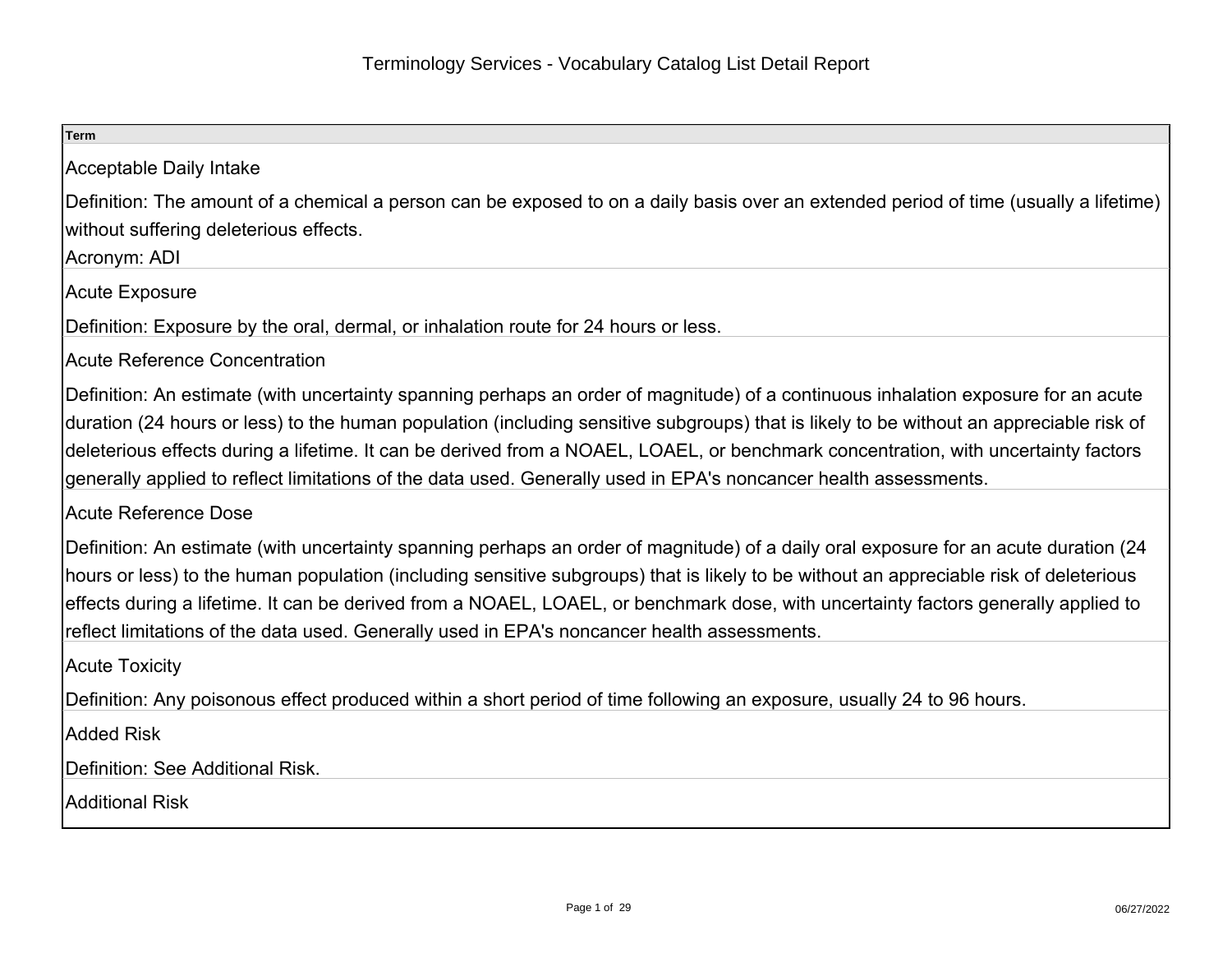| <b>Term</b>                                                                                                                                                                                                                                                                                                                                                                                                                         |
|-------------------------------------------------------------------------------------------------------------------------------------------------------------------------------------------------------------------------------------------------------------------------------------------------------------------------------------------------------------------------------------------------------------------------------------|
| Definition: The calculated difference in risk of a particular condition between those who are exposed and those who are not. This<br>measure is derived by subtracting the rate (usually incidence or mortality) of the disease among the unexposed persons (Pu) from the<br>corresponding rate among the exposed (Pe), i.e., AR= Pe-Pu. The AR is an absolute measure of the excess risk attributed to<br>exposure.<br>Acronym: AR |
| Adverse Effect                                                                                                                                                                                                                                                                                                                                                                                                                      |
| Definition: A biochemical change, functional impairment, or pathologic lesion that affects the performance of the whole organism, or<br>reduces an organism's ability to respond to an additional environmental challenge.                                                                                                                                                                                                          |
| Aerodynamic Diameter                                                                                                                                                                                                                                                                                                                                                                                                                |
| Definition: The diameter of a sphere with unit density that has aerodynamic behavior identical to that of the particle in question; an<br>expression of aerodynamic behavior of an irregularly shaped particle in terms of the diameter of an idealized particle. Particles having<br>the same aerodynamic diameter may have different dimensions and shapes.                                                                       |
| Aerosol                                                                                                                                                                                                                                                                                                                                                                                                                             |
| Definition: A suspension of liquid or solid particles in air.                                                                                                                                                                                                                                                                                                                                                                       |
| Anecdotal Data                                                                                                                                                                                                                                                                                                                                                                                                                      |
| Definition: Data based on the description of individual cases rather than controlled studies.                                                                                                                                                                                                                                                                                                                                       |
| Attributable Risk                                                                                                                                                                                                                                                                                                                                                                                                                   |
| Definition: See Additional Risk.                                                                                                                                                                                                                                                                                                                                                                                                    |
| <b>Average Daily Dose</b>                                                                                                                                                                                                                                                                                                                                                                                                           |
| Definition: Dose rate averaged over a pathway-specific period of exposure expressed as a daily dose on a per-unit-body-weight<br>basis. The ADD is usually expressed in terms of mg/kg-day or other mass-time units.                                                                                                                                                                                                                |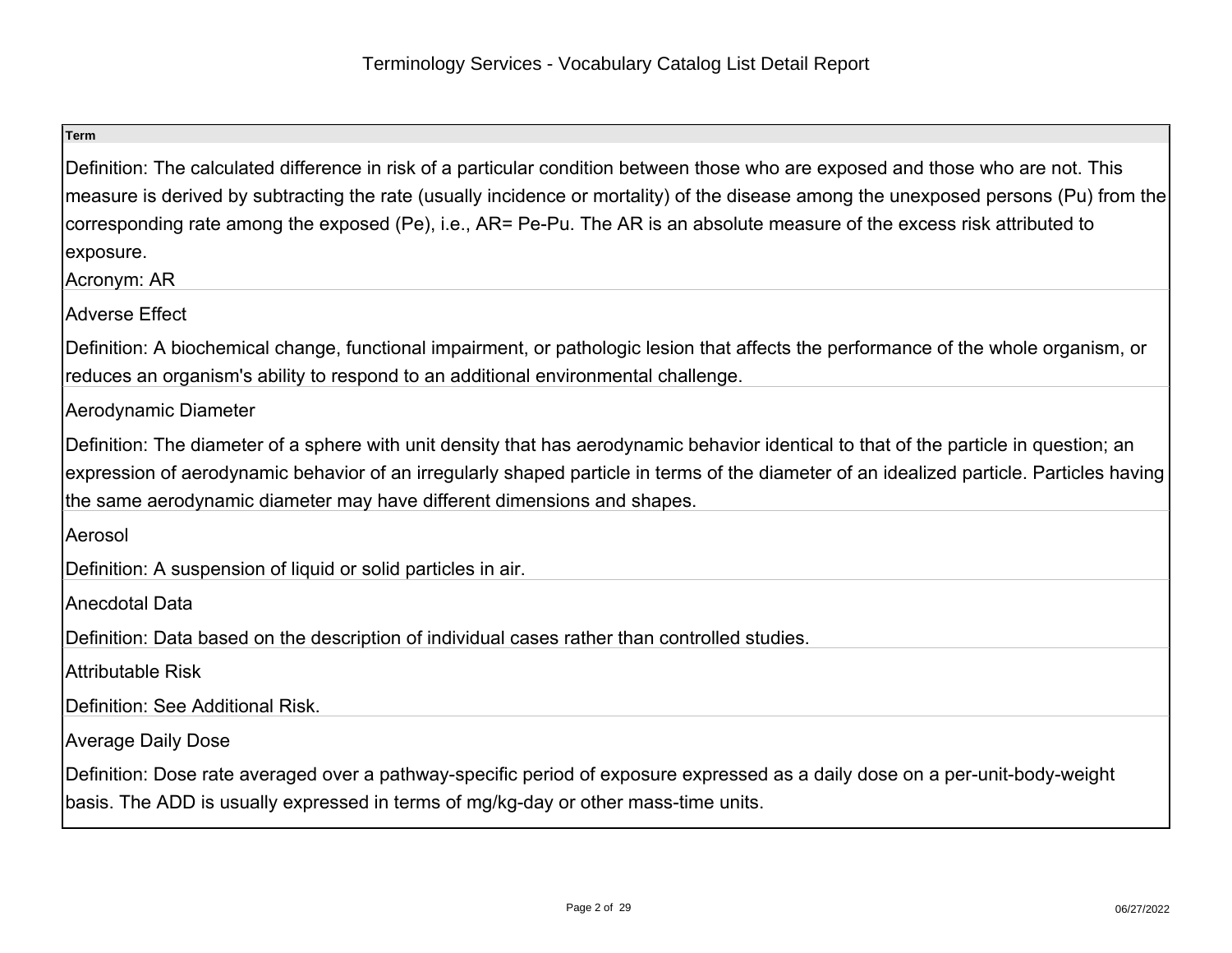| Term                                                                                                                                                                                                                                                                                                                 |
|----------------------------------------------------------------------------------------------------------------------------------------------------------------------------------------------------------------------------------------------------------------------------------------------------------------------|
| Acronym: ADD                                                                                                                                                                                                                                                                                                         |
| <b>Background Levels</b>                                                                                                                                                                                                                                                                                             |
| Definition: Two types of background levels may exist for chemical substances: (a) Naturally occurring levels: Ambient concentrations                                                                                                                                                                                 |
| of substances present in the environment, without human influence; (b) Anthropogenic levels: Concentrations of substances present<br>in the environment due to human-made, non-site sources (e.g., automobiles, industries).                                                                                         |
| <b>Benchmark Concentration</b>                                                                                                                                                                                                                                                                                       |
| Definition: A dose or concentration that produces a predetermined change in response rate of an adverse effect (called the<br>benchmark response or BMR) compared to background.<br>Acronym: BMC                                                                                                                     |
| <b>Benchmark Dose</b>                                                                                                                                                                                                                                                                                                |
| Definition: A dose or concentration that produces a predetermined change in response rate of an adverse effect (called the<br>benchmark response or BMR) compared to background.<br>Acronym: BMD                                                                                                                     |
| <b>Benchmark Response</b>                                                                                                                                                                                                                                                                                            |
| Definition: An adverse effect, used to define a benchmark dose from which an RfD (or RfC) can be developed. The change in<br>response rate over background of the BMR is usually in the range of 5-10%, which is the limit of responses typically observed in well-<br>conducted animal experiments.<br>Acronym: BMR |
| <b>Benign Tumor</b>                                                                                                                                                                                                                                                                                                  |
| Definition: A tumor that does not spread to a secondary localization, but may impair normal biological function through obstruction or<br>may progress to malignancy later.                                                                                                                                          |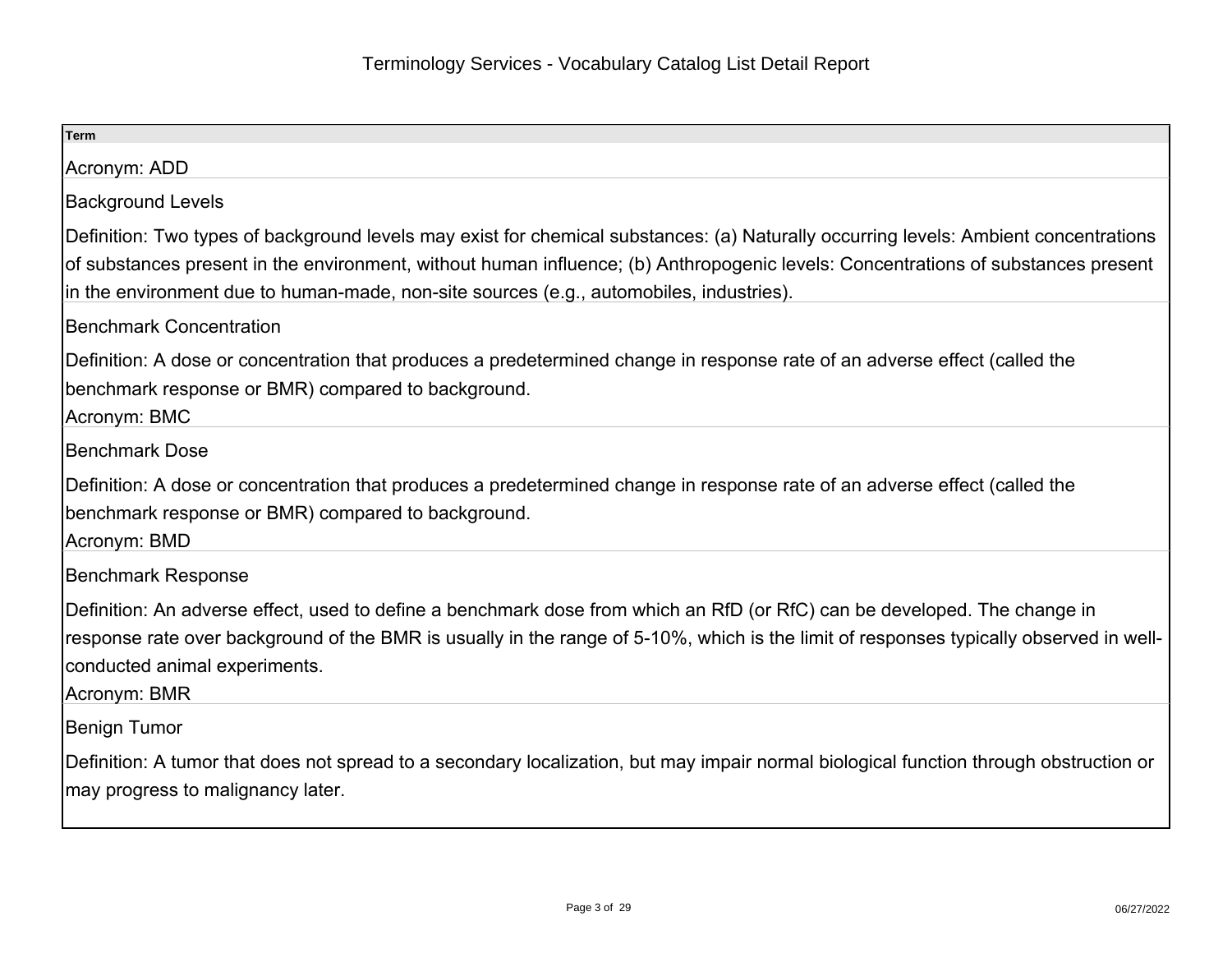| Term                                                                                                                                                                                  |
|---------------------------------------------------------------------------------------------------------------------------------------------------------------------------------------|
| Bioassay                                                                                                                                                                              |
| Definition: An assay for determining the potency (or concentration) of a substance that causes a biological change in experimental<br>lanimals.                                       |
| Bioavailability                                                                                                                                                                       |
| Definition: The degree to which a substance becomes available to the target tissue after administration or exposure.                                                                  |
| <b>Biologically Based Dose Response Model</b>                                                                                                                                         |
| Definition: A predictive model that describes biological processes at the cellular and molecular level linking the target organ dose to<br>the adverse effect.<br>Acronym: BBDR Model |
| <b>Blood to Air Partition Coefficient</b>                                                                                                                                             |
| Definition: A ratio of a chemical's concentration between blood and air when at equilibrium.                                                                                          |
| <b>BMCL</b>                                                                                                                                                                           |
| Definition: A statistical lower confidence limit on the dose or concentration at the BMD or BMC, respectively.                                                                        |
| <b>BMDL</b>                                                                                                                                                                           |
| Definition: A statistical lower confidence limit on the dose or concentration at the BMD or BMC, respectively.                                                                        |
| <b>Cancer</b>                                                                                                                                                                         |
| Definition: A disease of heritable, somatic mutations affecting cell growth and differentiation, characterized by an abnormal,<br>uncontrolled growth of cells.                       |
| Carcinogen                                                                                                                                                                            |
| Definition: An agent capable of inducing cancer.                                                                                                                                      |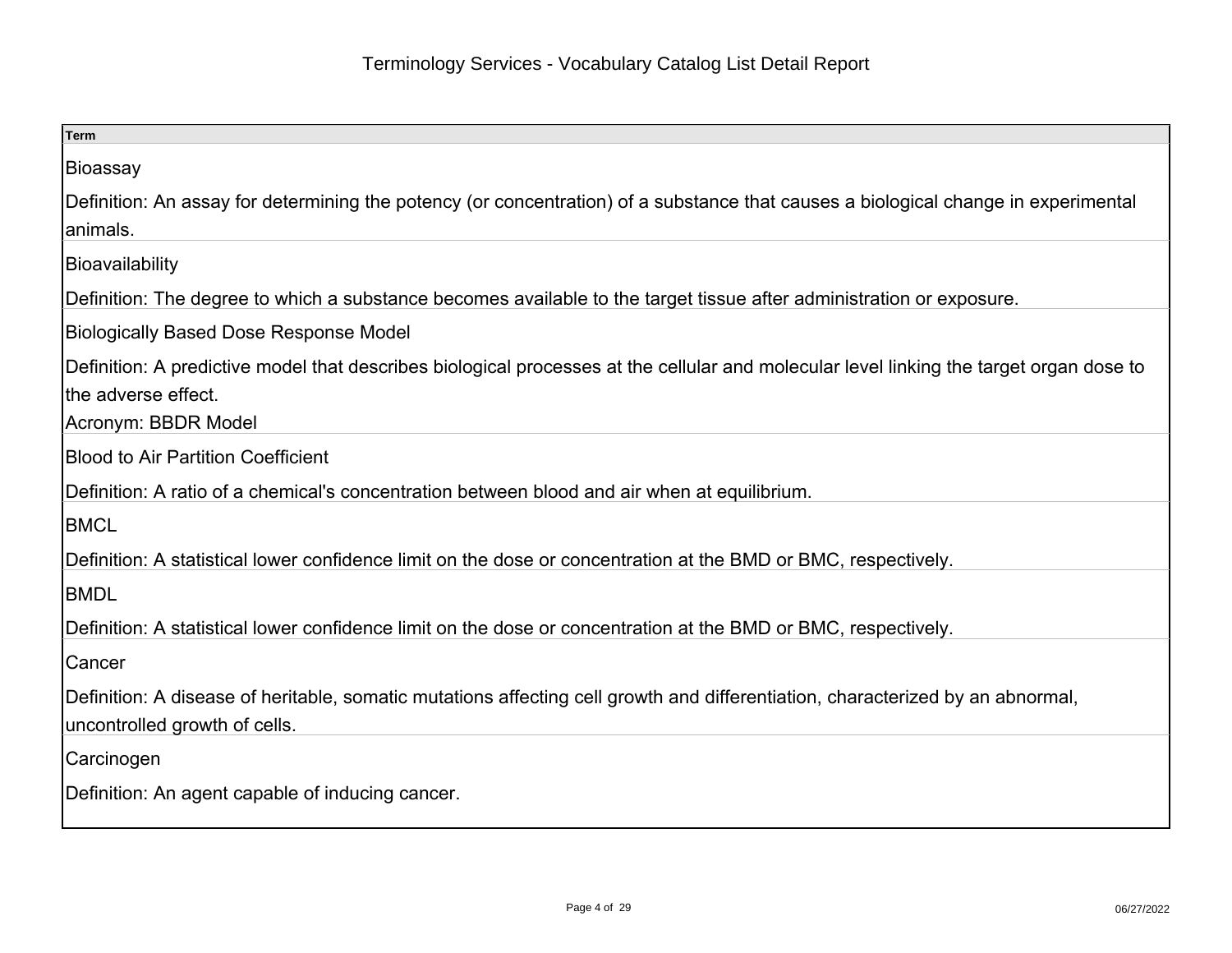| <b>Term</b>                                                                                                                                                                                                                                                                                                                                                                                                                                                                                                                                                      |
|------------------------------------------------------------------------------------------------------------------------------------------------------------------------------------------------------------------------------------------------------------------------------------------------------------------------------------------------------------------------------------------------------------------------------------------------------------------------------------------------------------------------------------------------------------------|
| Carcinogenesis                                                                                                                                                                                                                                                                                                                                                                                                                                                                                                                                                   |
| Definition: The origin or production of a benign or malignant tumor. The carcinogenic event modifies the genome and/or other<br>molecular control mechanisms of the target cells, giving rise to a population of altered cells.                                                                                                                                                                                                                                                                                                                                  |
| <b>CAS Registry Number</b>                                                                                                                                                                                                                                                                                                                                                                                                                                                                                                                                       |
| Definition: The Chemical Abstract Service Registry Number (CASRN) is an unique numeric identifier, designed to designate only one<br>substance so it can be referenced by many Government Agencies and/or internationally.                                                                                                                                                                                                                                                                                                                                       |
| Case-control Study                                                                                                                                                                                                                                                                                                                                                                                                                                                                                                                                               |
| Definition: An epidemiologic study contrasting those with the disease of interest (cases) to those without the disease (controls). The<br>groups are then compared with respect to exposure history, to ascertain whether they differ in the proportion exposed to the<br>chemical(s) under investigation.                                                                                                                                                                                                                                                       |
| <b>Chronic Effect</b>                                                                                                                                                                                                                                                                                                                                                                                                                                                                                                                                            |
| Definition: An effect that occurs as a result of repeated or long term (chronic) exposures.                                                                                                                                                                                                                                                                                                                                                                                                                                                                      |
| <b>Chronic Exposure</b>                                                                                                                                                                                                                                                                                                                                                                                                                                                                                                                                          |
| Definition: Repeated exposure by the oral, dermal, or inhalation route for more than approximately 10% of the life span in humans<br>(more than approximately 90 days to 2 years in typically used laboratory animal species).                                                                                                                                                                                                                                                                                                                                   |
| <b>Chronic Reference Concentration</b>                                                                                                                                                                                                                                                                                                                                                                                                                                                                                                                           |
| Definition: An estimate (with uncertainty spanning perhaps an order of magnitude) of a continuous inhalation exposure for a chronic<br>duration (up to a lifetime) to the human population (including sensitive subgroups) that is likely to be without an appreciable risk of<br>deleterious effects during a lifetime. It can be derived from a NOAEL, LOAEL, or benchmark concentration, with uncertainty factors<br>generally applied to reflect limitations of the data used. Generally used in EPA's noncancer health assessments.<br>Acronym: Chronic RfC |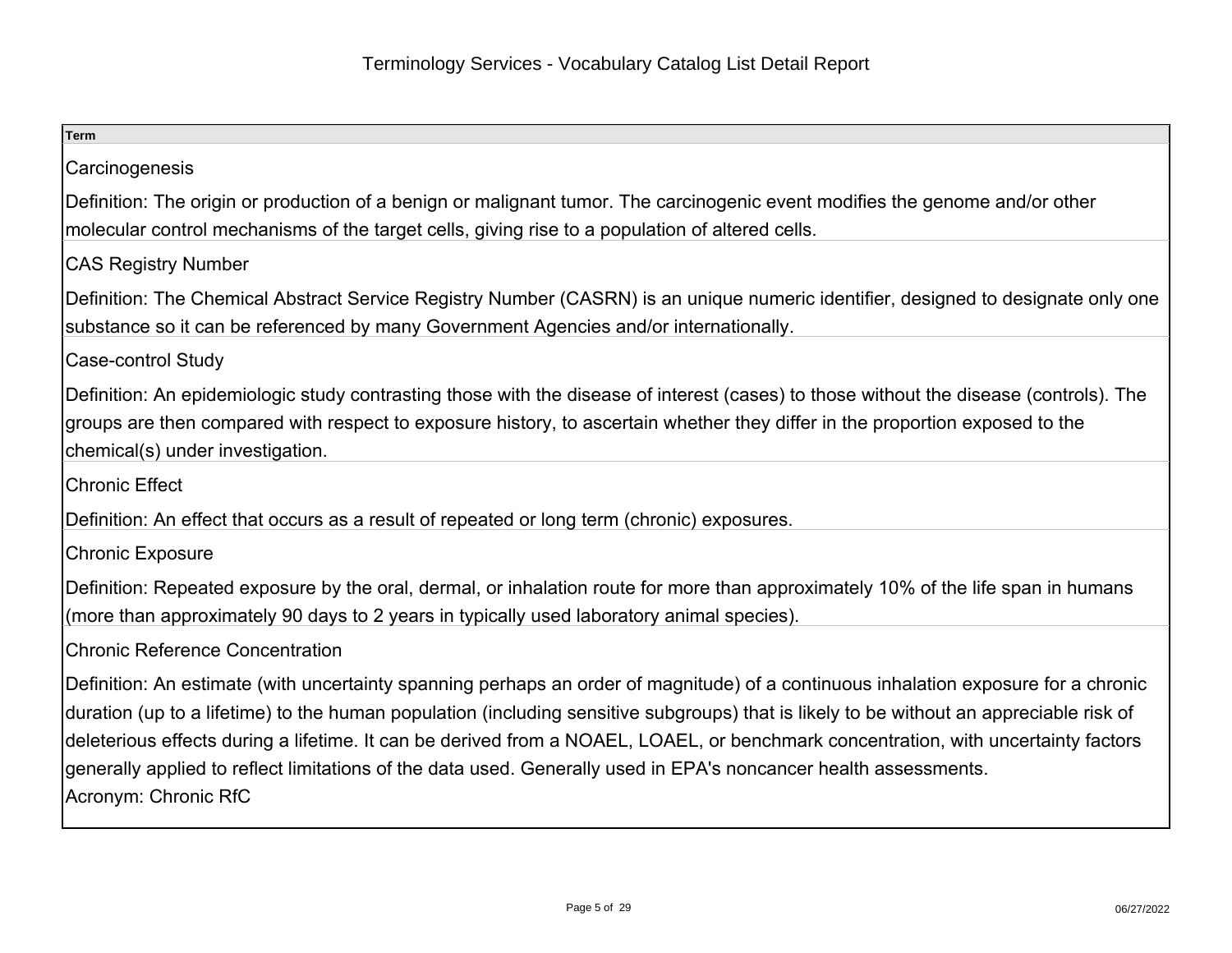| <b>Term</b>                                                                                                                                                                                                                                                                                                                                                                                                                                                                                                                                  |
|----------------------------------------------------------------------------------------------------------------------------------------------------------------------------------------------------------------------------------------------------------------------------------------------------------------------------------------------------------------------------------------------------------------------------------------------------------------------------------------------------------------------------------------------|
| <b>Chronic Reference Dose</b>                                                                                                                                                                                                                                                                                                                                                                                                                                                                                                                |
| Definition: An estimate (with uncertainty spanning perhaps an order of magnitude) of a daily oral exposure for a chronic duration (up<br>to a lifetime) to the human population (including sensitive subgroups) that is likely to be without an appreciable risk of deleterious<br>effects during a lifetime. It can be derived from a NOAEL, LOAEL, or benchmark dose, with uncertainty factors generally applied to<br>reflect limitations of the data used. Generally used in EPA's noncancer health assessments.<br>Acronym: Chronic RfD |
| <b>Chronic Study</b>                                                                                                                                                                                                                                                                                                                                                                                                                                                                                                                         |
| Definition: A toxicity study designed to measure the (toxic) effects of chronic exposure to a chemical.                                                                                                                                                                                                                                                                                                                                                                                                                                      |
| <b>Chronic Toxicity</b>                                                                                                                                                                                                                                                                                                                                                                                                                                                                                                                      |
| Definition: The capacity of a substance to cause adverse human health effects as a result of chronic exposure.                                                                                                                                                                                                                                                                                                                                                                                                                               |
| Co-carcinogen                                                                                                                                                                                                                                                                                                                                                                                                                                                                                                                                |
| Definition: An agent that, when administered with a carcinogen, enhances the activity of the carcinogen.                                                                                                                                                                                                                                                                                                                                                                                                                                     |
| <b>Cohort Study</b>                                                                                                                                                                                                                                                                                                                                                                                                                                                                                                                          |
| Definition: An epidemiologic study comparing those with an exposure of interest to those without the exposure. These two cohorts are<br>then followed over time to determine the differences in the rates of disease between the exposure subjects.                                                                                                                                                                                                                                                                                          |
| Confounder                                                                                                                                                                                                                                                                                                                                                                                                                                                                                                                                   |
| Definition: A condition or variable that is both a risk factor for disease and associated with an exposure of interest. This association<br>between the exposure of interest and the confounder (a true risk factor for disease) may make it falsely appear that the exposure of<br>interest is associated with disease.                                                                                                                                                                                                                     |
| Confounding Factor                                                                                                                                                                                                                                                                                                                                                                                                                                                                                                                           |
| Definition: See Confounder.                                                                                                                                                                                                                                                                                                                                                                                                                                                                                                                  |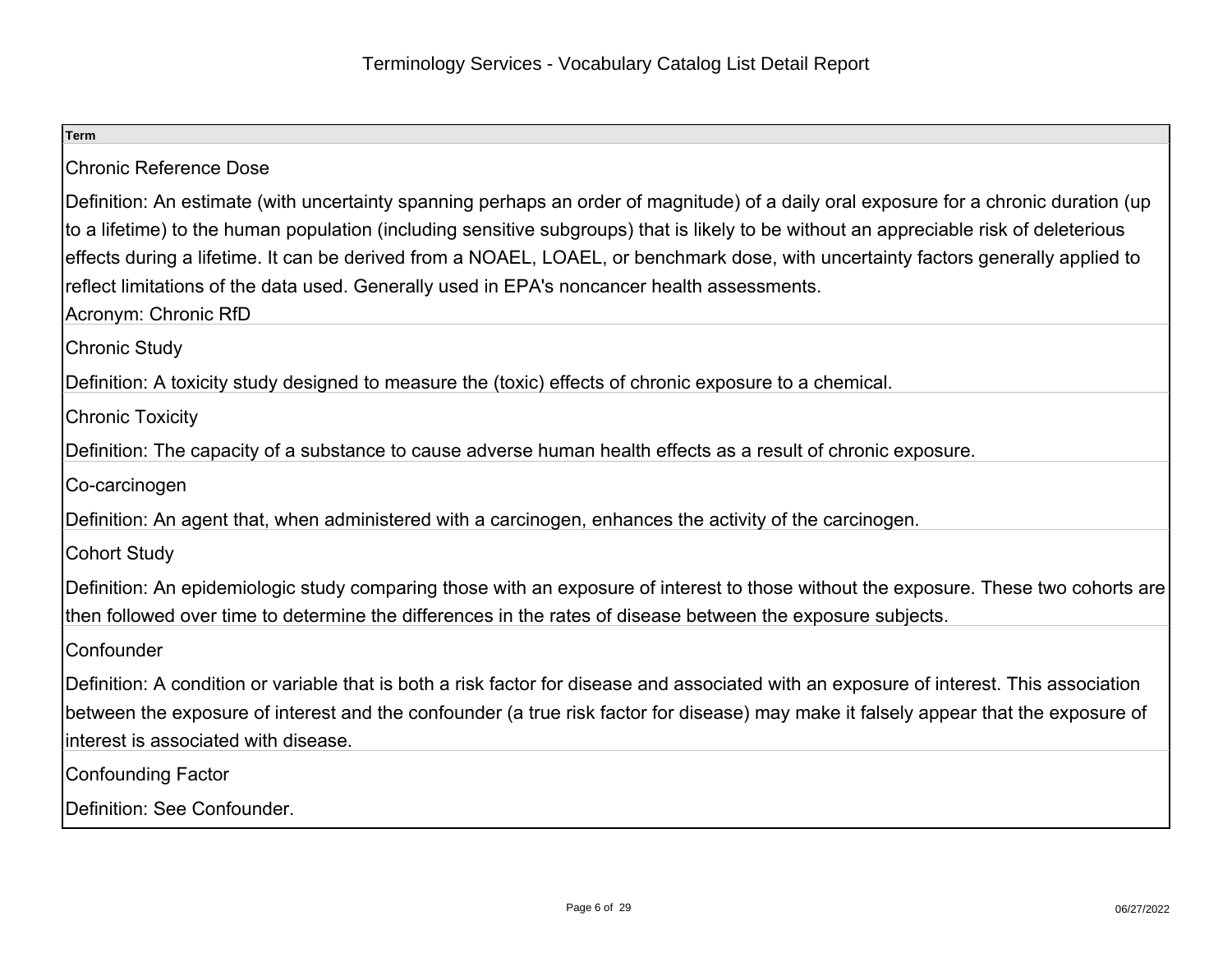| <b>Term</b>                                                                                                                                                                                                                                                                                                                                                                                                                                                                                                                              |
|------------------------------------------------------------------------------------------------------------------------------------------------------------------------------------------------------------------------------------------------------------------------------------------------------------------------------------------------------------------------------------------------------------------------------------------------------------------------------------------------------------------------------------------|
| <b>Control Group</b>                                                                                                                                                                                                                                                                                                                                                                                                                                                                                                                     |
| Definition: A group used as the baseline for comparison in epidemiologic studies or laboratory studies. This group is selected<br>because it either lacks the disease of interest (case-control group) or lacks the exposure of concern (cohort study).                                                                                                                                                                                                                                                                                  |
| <b>Critical Concentration</b>                                                                                                                                                                                                                                                                                                                                                                                                                                                                                                            |
| Definition: An ambient chemical concentration expressed in units of µg/m <sup>3</sup> and used in the operational derivation of the inhalation<br>RfC. This concentration will be the NOAEL Human Equivalent Concentration (HEC) adjusted from principal study data.                                                                                                                                                                                                                                                                     |
| <b>Critical Effect</b>                                                                                                                                                                                                                                                                                                                                                                                                                                                                                                                   |
| Definition: The first adverse effect, or its known precursor, that occurs to the most sensitive species as the dose rate of an agent<br>increases.                                                                                                                                                                                                                                                                                                                                                                                       |
| <b>Critical Study</b>                                                                                                                                                                                                                                                                                                                                                                                                                                                                                                                    |
| Definition: The study that contributes most significantly to the qualitative and quantitative assessment of risk. Also called Principal<br>Study.                                                                                                                                                                                                                                                                                                                                                                                        |
| <b>Developmental Toxicity</b>                                                                                                                                                                                                                                                                                                                                                                                                                                                                                                            |
| Definition: Adverse effects on the developing organism that may result from exposure prior to conception (either parent), during<br>prenatal development, or postnatally until the time of sexual maturation. The major manifestations of developmental toxicity include<br>death of the developing organism, structural abnormality, altered growth, and functional deficiency.                                                                                                                                                         |
| Dose                                                                                                                                                                                                                                                                                                                                                                                                                                                                                                                                     |
| Definition: The amount of a substance available for interactions with metabolic processes or biologically significant receptors after<br>crossing the outer boundary of an organism. The POTENTIAL DOSE is the amount ingested, inhaled, or applied to the skin. The<br>APPLIED DOSE is the amount presented to an absorption barrier and available for absorption (although not necessarily having yet<br>crossed the outer boundary of the organism). The ABSORBED DOSE is the amount crossing a specific absorption barrier (e.g. the |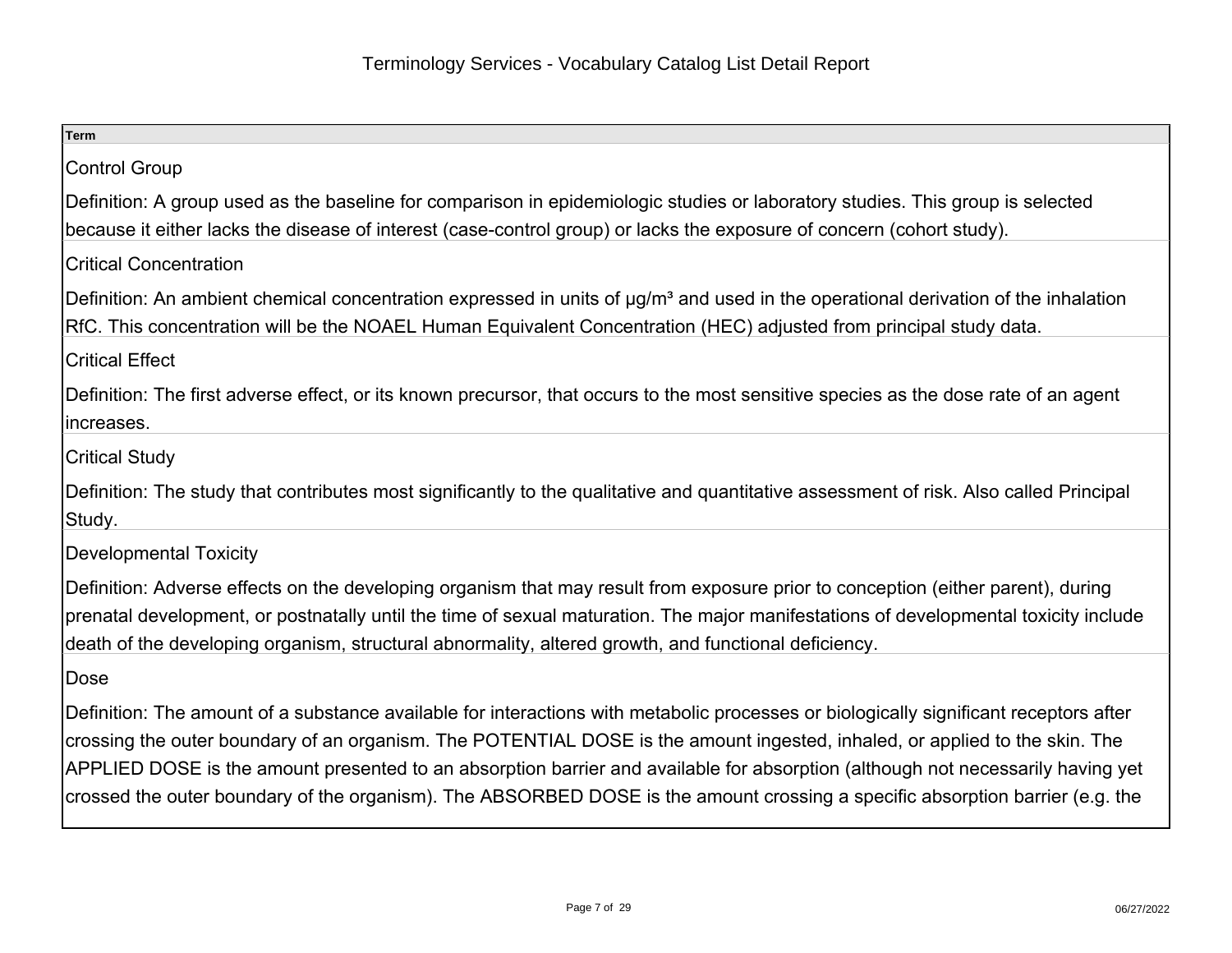exchange boundaries of the skin, lung, and digestive tract) through uptake processes. INTERNAL DOSE is a more general term denoting the amount absorbed without respect to specific absorption barriers or exchange boundaries. The amount of the chemicalavailable for interaction by any particular organ or cell is termed the DELIVERED or BIOLOGICALLY EFFECTIVE DOSE for thatorgan or cell.

## Dose-Response Assessment

Definition: A determination of the relationship between the magnitude of an administered, applied, or internal dose and a specificbiological response. Response can be expressed as measured or observed incidence or change in level of response, percentresponse in groups of subjects (or populations), or the probability of occurrence or change in level of response within a population.

# Dose-Response Relationship

Definition: The relationship between a quantified exposure (dose) and the proportion of subjects demonstrating specific biologicallysignificant changes in incidence and/or in degree of change (response).

Effective Dose

Definition: The dose corresponding to a 10% increase in an adverse effect, relative to the control response.

Acronym: ED

**Endpoint** 

Definition: An observable or measurable biological event or chemical concentration (e.g., metabolite concentration in a target tissue)used as an index of an effect of a chemical exposure.

Epidemiology

Definition: The study of the distribution and determinants of health-related states or events in specified populations.

Estimated Exposure Dose

Definition: The measured or calculated dose to which humans are likely to be exposed considering all sources and routes of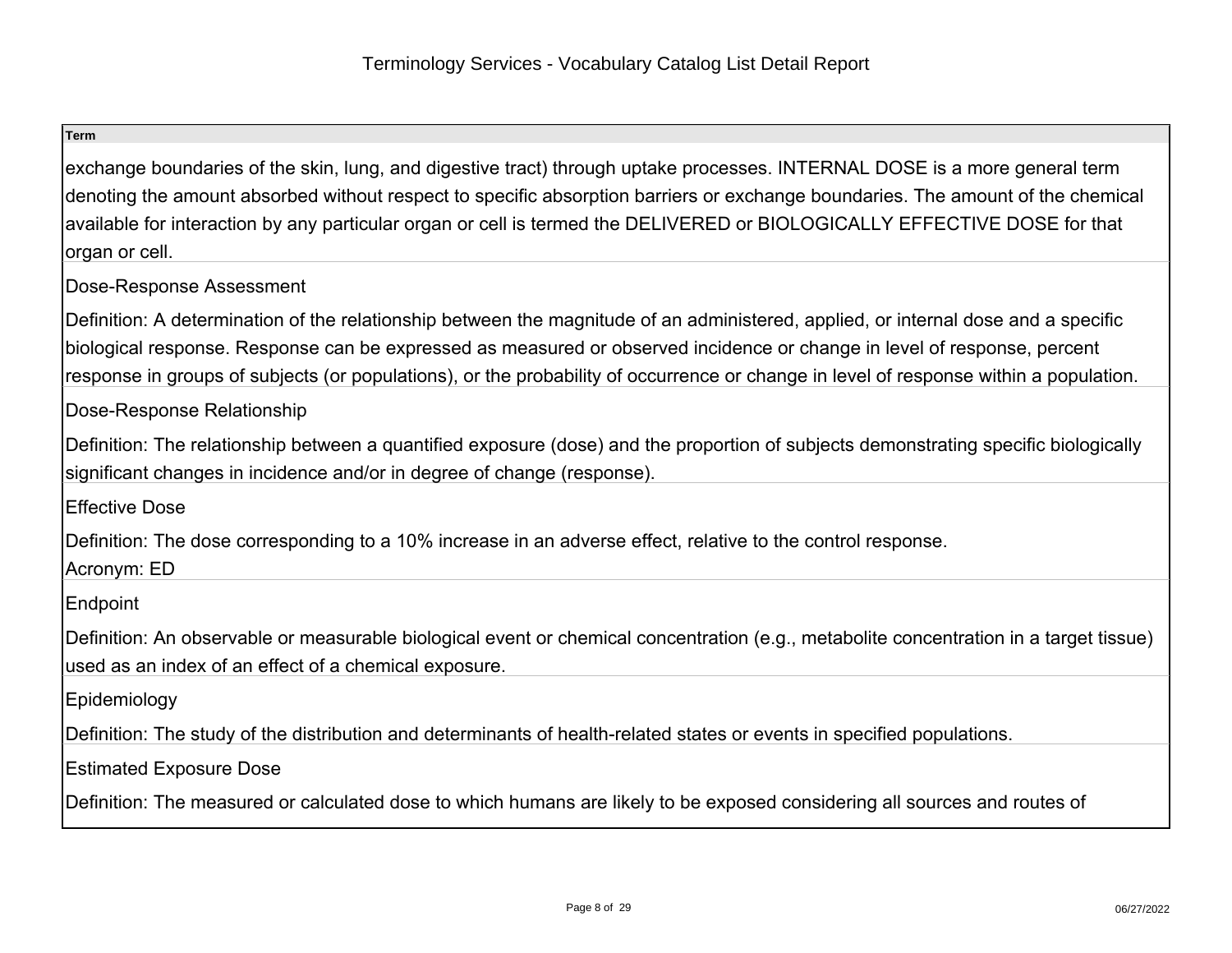| Term                                                                                                                                                                                                                                                                                                                                                                                                                                                                                                                                                                                                                                                                                                                                                                                             |
|--------------------------------------------------------------------------------------------------------------------------------------------------------------------------------------------------------------------------------------------------------------------------------------------------------------------------------------------------------------------------------------------------------------------------------------------------------------------------------------------------------------------------------------------------------------------------------------------------------------------------------------------------------------------------------------------------------------------------------------------------------------------------------------------------|
| exposure.                                                                                                                                                                                                                                                                                                                                                                                                                                                                                                                                                                                                                                                                                                                                                                                        |
| Acronym: EED                                                                                                                                                                                                                                                                                                                                                                                                                                                                                                                                                                                                                                                                                                                                                                                     |
| <b>Excess Lifetime Risk</b>                                                                                                                                                                                                                                                                                                                                                                                                                                                                                                                                                                                                                                                                                                                                                                      |
| Definition: The additional or extra risk of developing cancer due to exposure to a toxic substance incurred over the lifetime of an<br>individual.                                                                                                                                                                                                                                                                                                                                                                                                                                                                                                                                                                                                                                               |
| <b>Exposure</b>                                                                                                                                                                                                                                                                                                                                                                                                                                                                                                                                                                                                                                                                                                                                                                                  |
| Definition: Contact made between a chemical, physical, or biological agent and the outer boundary of an organism. Exposure is<br>quantified as the amount of an agent available at the exchange boundaries of the organism (e.g., skin, lungs, gut).                                                                                                                                                                                                                                                                                                                                                                                                                                                                                                                                             |
| <b>Exposure Assessment</b>                                                                                                                                                                                                                                                                                                                                                                                                                                                                                                                                                                                                                                                                                                                                                                       |
| Definition: An identification and evaluation of the human population exposed to a toxic agent, describing its composition and size, as<br>well as the type, magnitude, frequency, route and duration of exposure.                                                                                                                                                                                                                                                                                                                                                                                                                                                                                                                                                                                |
| Extra Risk                                                                                                                                                                                                                                                                                                                                                                                                                                                                                                                                                                                                                                                                                                                                                                                       |
| Definition: A calculation of risk of adverse effects which adjusts for background incidence rates of the same effects, by estimating risk<br>at dose d only among the fraction of the population not expected to respond to the secondary (background) causes: $ER = [P(d)-$<br>$[P(0)/1-P(0)]$ . For example, if the background rate $(P(0))$ = 0.8 and the response rate at dose d, $P(d)$ = .9, then ER = $(0.9 - 0.8)/(1 - 0.8)$<br>$= 0.1/0.2 = 0.5$ . That is, at dose d, an additional 10% of the population is expected to respond adversely. But since only 20% of the<br>population was expected to be free of adverse effects without the exposure of interest, this 10% represents 50% of the population<br>that would otherwise have been unharmed by this exposure.<br>Acronym: ER |
| <b>Extrapolation, low dose</b>                                                                                                                                                                                                                                                                                                                                                                                                                                                                                                                                                                                                                                                                                                                                                                   |
| Definition: An estimate of the response at a point below the range of the experimental data, generally through the use of a<br>Imathematical model.                                                                                                                                                                                                                                                                                                                                                                                                                                                                                                                                                                                                                                              |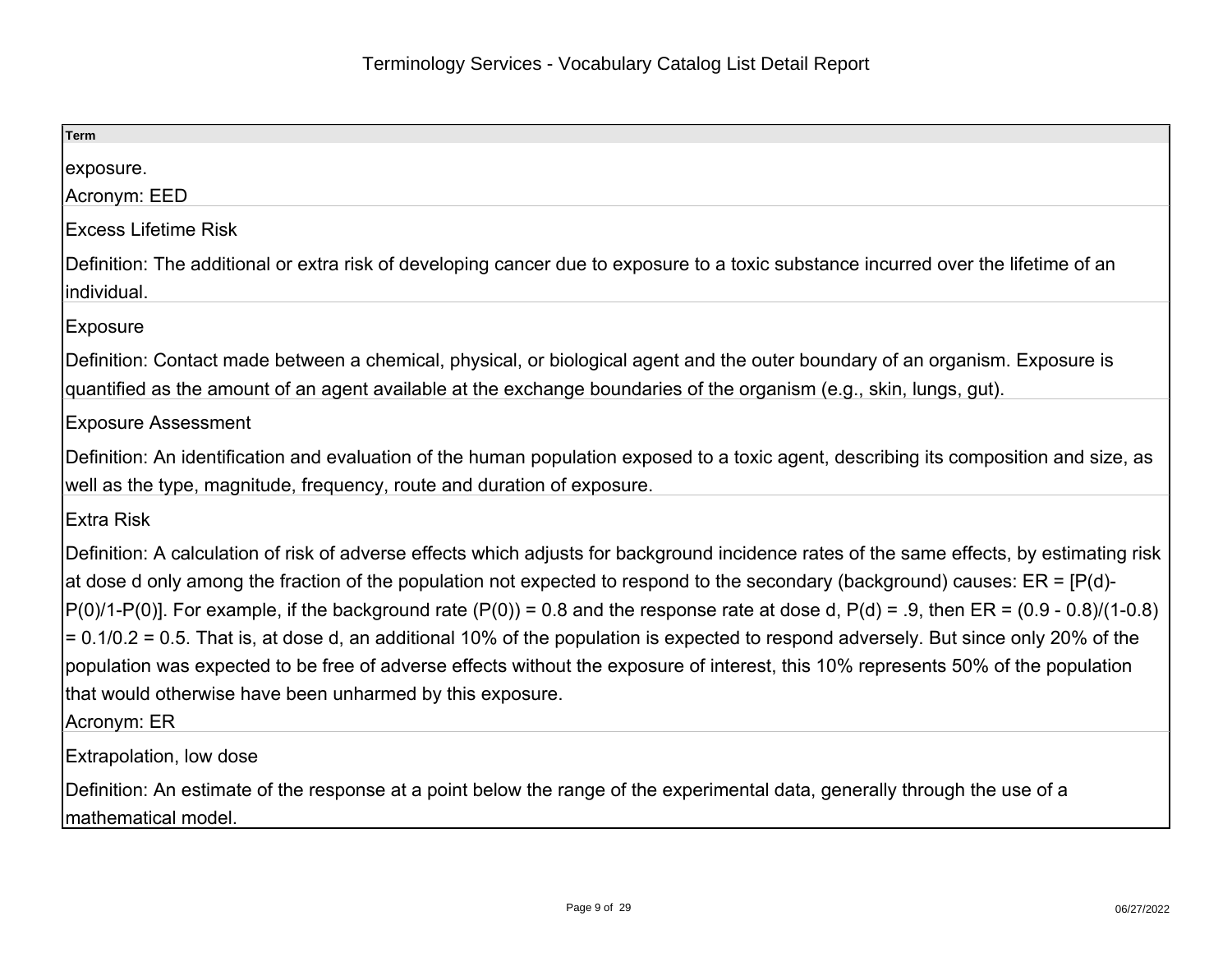| <b>Term</b>                                                                                                                                                                                                                                                                                                                                                                                                                                                                                                                                                                                                                                                                 |
|-----------------------------------------------------------------------------------------------------------------------------------------------------------------------------------------------------------------------------------------------------------------------------------------------------------------------------------------------------------------------------------------------------------------------------------------------------------------------------------------------------------------------------------------------------------------------------------------------------------------------------------------------------------------------------|
| <b>Forced Expiratory Volume</b>                                                                                                                                                                                                                                                                                                                                                                                                                                                                                                                                                                                                                                             |
| Definition: The volume of air that can be forcibly exhaled during the first second of expiration following a maximal inspiration.<br>Acronym: FEV                                                                                                                                                                                                                                                                                                                                                                                                                                                                                                                           |
| <b>Forced Vital Capacity</b>                                                                                                                                                                                                                                                                                                                                                                                                                                                                                                                                                                                                                                                |
| Definition: The maximal volume of air that can be exhaled as forcibly and rapidly as possible after a maximal inspiration.<br>Acronym: FVC                                                                                                                                                                                                                                                                                                                                                                                                                                                                                                                                  |
| <b>Frank Effect Level</b>                                                                                                                                                                                                                                                                                                                                                                                                                                                                                                                                                                                                                                                   |
| Definition: A level of exposure or dose that produces irreversible, adverse effects at a statistically or biologically significant increase in<br>frequency or severity between those exposed and those not exposed.<br>Acronym: FEL                                                                                                                                                                                                                                                                                                                                                                                                                                        |
| <b>Functional Residual Capacity</b>                                                                                                                                                                                                                                                                                                                                                                                                                                                                                                                                                                                                                                         |
| Definition: The lung volume at the end of tidal expiration (TLC - IC).<br>Acronym: FRC                                                                                                                                                                                                                                                                                                                                                                                                                                                                                                                                                                                      |
| Gamma (Multi-Hit) Model                                                                                                                                                                                                                                                                                                                                                                                                                                                                                                                                                                                                                                                     |
| Definition: A generalization of the one-hit model (see definition) for low-dose extrapolation.                                                                                                                                                                                                                                                                                                                                                                                                                                                                                                                                                                              |
| Guidelines (human health risk assessment)                                                                                                                                                                                                                                                                                                                                                                                                                                                                                                                                                                                                                                   |
| Definition: Official, peer-reviewed documentation stating current U.S. EPA methodology in assessing risk of harm from environmental<br>pollutants to populations. Examples: Guidelines for Carcinogenic Risk Assessment: U.S. EPA guidelines intended to guide Agency<br>evaluation of suspect carcinogens. 66 FR 17765-17817, April 7, 2005; Guidelines for Exposure Assessment: U.S. EPA guidelines<br>Intended to guide Agency analysis of potential exposure to chemical substances. 51 FR 22888-22938, May 29,1992; Guidelines for<br>Developmental Toxicity Risk Assessment: U.S. EPA guidelines intended to guide Agency analysis of developmental toxicity data. 51 |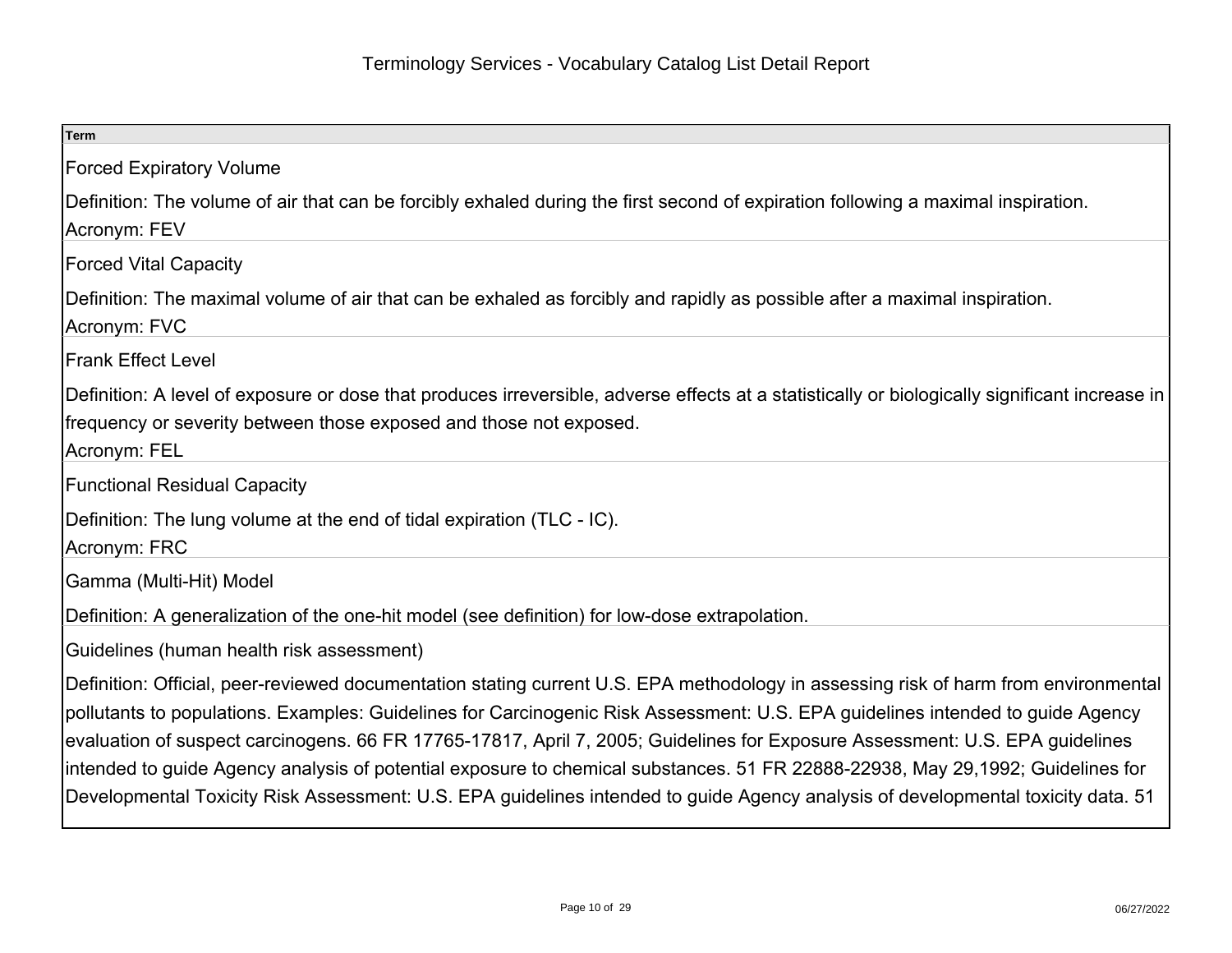| <b>Term</b>                                                                                                                                                                                                                                                                                                                                                                                                                                                                                                                |
|----------------------------------------------------------------------------------------------------------------------------------------------------------------------------------------------------------------------------------------------------------------------------------------------------------------------------------------------------------------------------------------------------------------------------------------------------------------------------------------------------------------------------|
| FR 34028-34040, October 1996; Guidelines for Mutagenicity Risk Assessment: U.S. EPA guidelines intended to guide Agency<br>analysis of mutagenicity data. 51 FR 34006-34016, September, 1986.                                                                                                                                                                                                                                                                                                                              |
| Hazard                                                                                                                                                                                                                                                                                                                                                                                                                                                                                                                     |
| Definition: A potential source of harm.                                                                                                                                                                                                                                                                                                                                                                                                                                                                                    |
| <b>Hazard Assessment</b>                                                                                                                                                                                                                                                                                                                                                                                                                                                                                                   |
| Definition: The process of determining whether exposure to an agent can cause an increase in the incidence of a particular adverse<br>health effect (e.g., cancer, birth defect) and whether the adverse health effect is likely to occur in humans.                                                                                                                                                                                                                                                                       |
| <b>Hazard Characterization</b>                                                                                                                                                                                                                                                                                                                                                                                                                                                                                             |
| Definition: A description of the potential adverse health effects attributable to a specific environmental agent, the mechanisms by<br>which agents exert their toxic effects, and the associated dose, route, duration, and timing of exposure.                                                                                                                                                                                                                                                                           |
| <b>Human Equivalent Concentration</b>                                                                                                                                                                                                                                                                                                                                                                                                                                                                                      |
| Definition: The human concentration (for inhalation exposure) or dose (for other routes of exposure) of an agent that is believed to<br>induce the same magnitude of toxic effect as the experimental animal species concentration or dose. This adjustment may<br>incorporate toxicokinetic information on the particular agent, if available, or use a default procedure, such as assuming that daily oral<br>doses experienced for a lifetime are proportional to body weight raised to the 0.75 power.<br>Acronym: HEC |
| <b>Human Equivalent Dose</b>                                                                                                                                                                                                                                                                                                                                                                                                                                                                                               |
| Definition: The human concentration (for inhalation exposure) or dose (for other routes of exposure) of an agent that is believed to<br>induce the same magnitude of toxic effect as the experimental animal species concentration or dose. This adjustment may<br>incorporate toxicokinetic information on the particular agent, if available, or use a default procedure, such as assuming that daily oral<br>doses experienced for a lifetime are proportional to body weight raised to the 0.75 power.<br>Acronym: HED |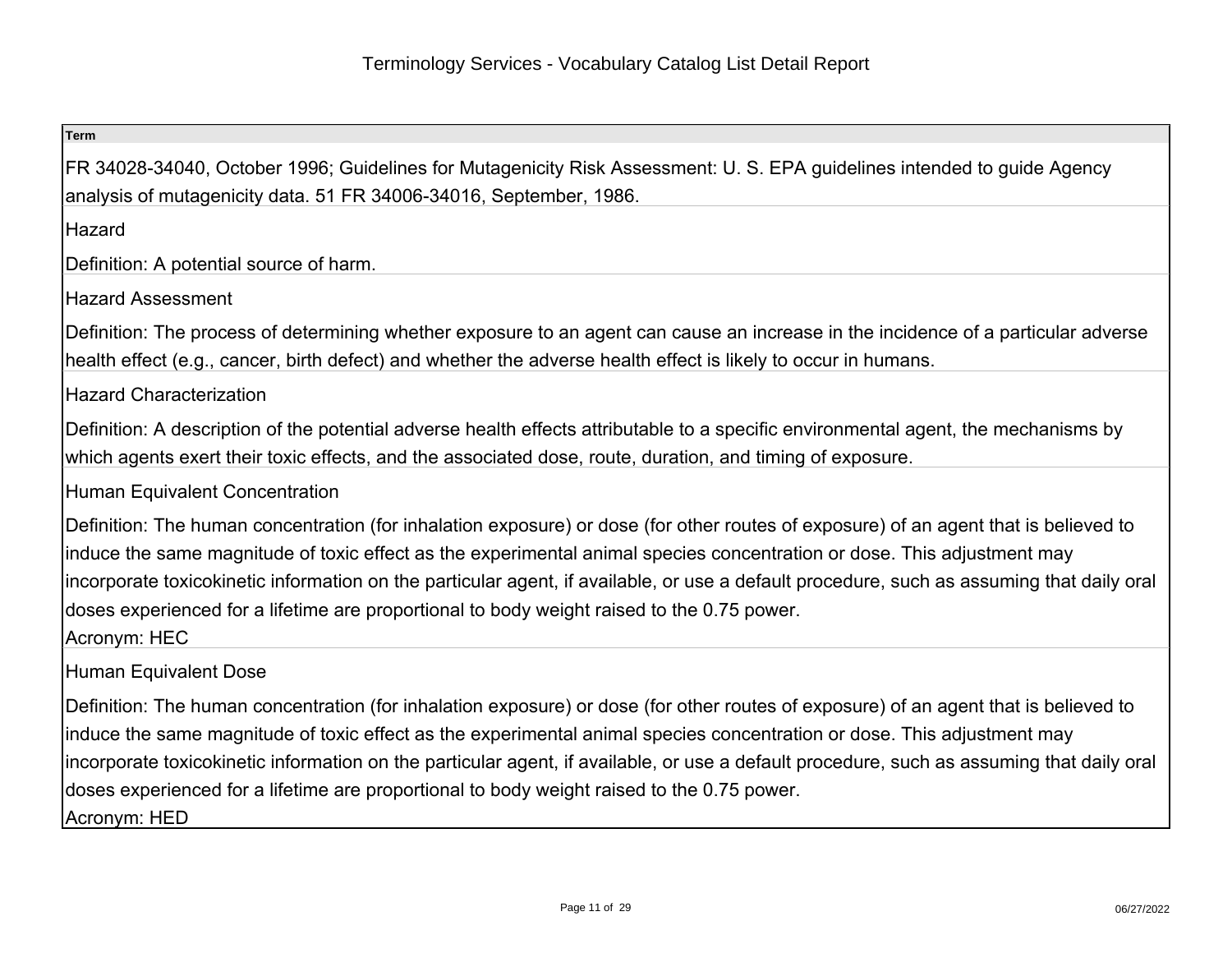| <b>Term</b>                                                                                                                                                                                                                                                                                                                                                                                                                                                                      |
|----------------------------------------------------------------------------------------------------------------------------------------------------------------------------------------------------------------------------------------------------------------------------------------------------------------------------------------------------------------------------------------------------------------------------------------------------------------------------------|
| Incidence                                                                                                                                                                                                                                                                                                                                                                                                                                                                        |
| Definition: The number of new cases of a disease that develop within a specified population over a specified period of time.                                                                                                                                                                                                                                                                                                                                                     |
| <b>Incidence Rate</b>                                                                                                                                                                                                                                                                                                                                                                                                                                                            |
| Definition: The ratio of new cases within a population to the total population at risk given a specified period of time.                                                                                                                                                                                                                                                                                                                                                         |
| <b>Individual Risk</b>                                                                                                                                                                                                                                                                                                                                                                                                                                                           |
| Definition: The probability that an individual will experience an adverse effect.                                                                                                                                                                                                                                                                                                                                                                                                |
| <b>Inhalation Unit Risk</b>                                                                                                                                                                                                                                                                                                                                                                                                                                                      |
| Definition: The upper-bound excess lifetime cancer risk estimated to result from continuous exposure to an agent at a concentration<br>of 1 $\mu$ g/m <sup>3</sup> in air. The interpretation of inhalation unit risk would be as follows: if unit risk = 2 × 10 per $\mu$ g/m <sup>3</sup> , 2 excess cancer cases<br>(upper bound estimate) are expected to develop per 1,000,000 people if exposed daily for a lifetime to 1 µg of the chemical per m <sup>3</sup> of<br>air. |
| Initiation                                                                                                                                                                                                                                                                                                                                                                                                                                                                       |
| Definition: The first stage of carcinogenesis.                                                                                                                                                                                                                                                                                                                                                                                                                                   |
| <b>Interspecies Dose Conversion</b>                                                                                                                                                                                                                                                                                                                                                                                                                                              |
| Definition: The process of extrapolating from animal doses to human equivalent doses.                                                                                                                                                                                                                                                                                                                                                                                            |
| <b>Latency Period</b>                                                                                                                                                                                                                                                                                                                                                                                                                                                            |
| Definition: The time between first exposure to an agent and manifestation or detection of a health effect of interest.                                                                                                                                                                                                                                                                                                                                                           |
| <b>Limited Evidence</b>                                                                                                                                                                                                                                                                                                                                                                                                                                                          |
| Definition: A term used in evaluating study data for the classification of a carcinogen by the 1986 U.S. EPA guidelines for carcinogen<br>risk assessment. This classification indicates that a causal interpretation is credible but that alternative explanations such as chance,<br>bias, and confounding variables could not be completely excluded.                                                                                                                         |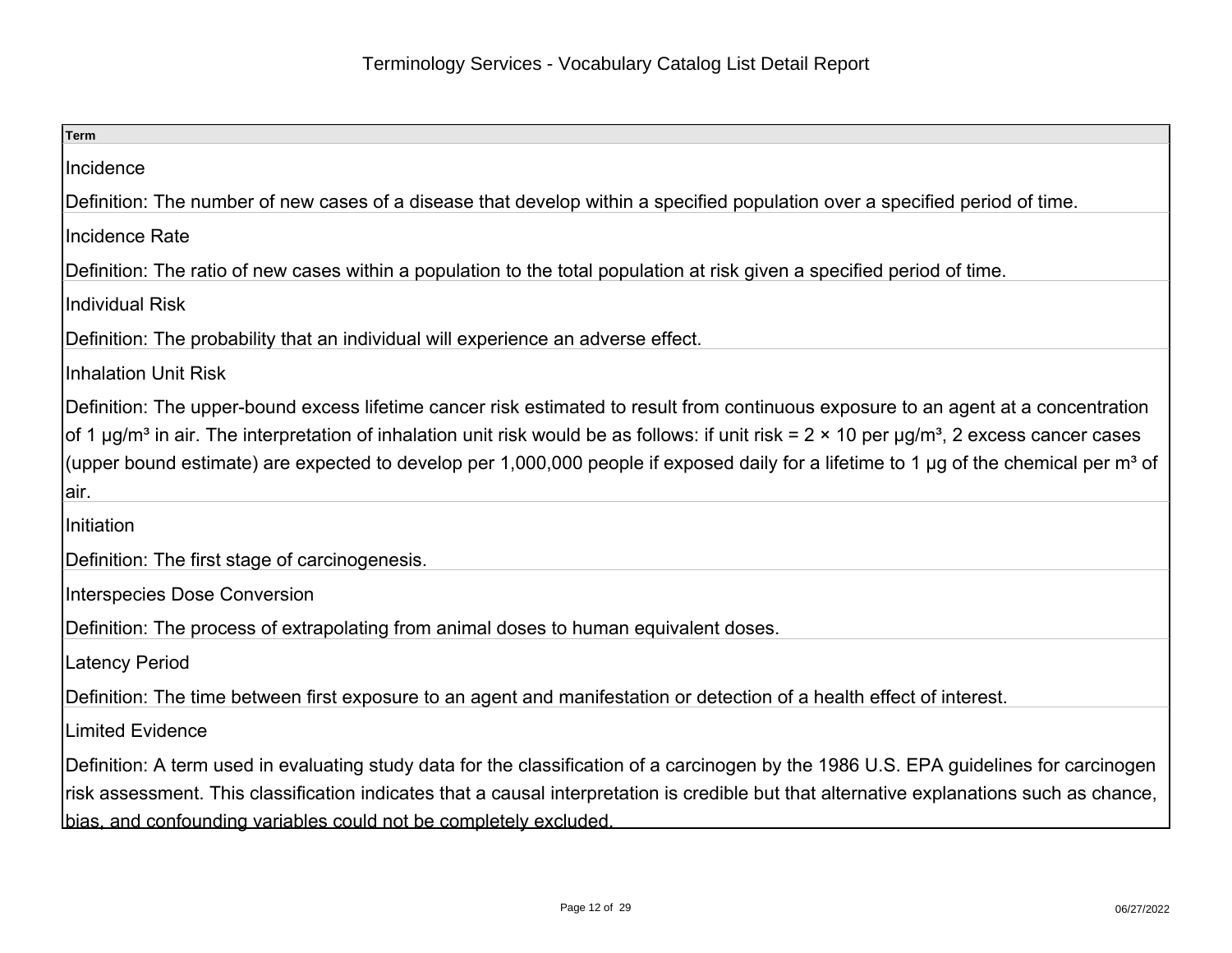| <b>Term</b>                                                                                                                                                                                                                                      |
|--------------------------------------------------------------------------------------------------------------------------------------------------------------------------------------------------------------------------------------------------|
| bias, and confounding variables could not be completely excluded.                                                                                                                                                                                |
| <b>Linear Dose Response</b>                                                                                                                                                                                                                      |
| Definition: A pattern of frequency or severity of biological response that varies directly with the amount of dose of an agent.                                                                                                                  |
| <b>Linearized Multistage Procedure</b>                                                                                                                                                                                                           |
| Definition: A modification of the multistage model, used for estimating carcinogenic risk, that incorporates a linear upper bound on<br>extra risk for exposures below the experimental range.                                                   |
| Logistic Model                                                                                                                                                                                                                                   |
| Definition: A dose-response model used for low-dose extrapolation.                                                                                                                                                                               |
| Longer-Term Exposure                                                                                                                                                                                                                             |
| Definition: Repeated exposure by the oral, dermal, or inhalation route for more than 30 days, up to approximately 10% of the life span<br>in humans (more than 30 days up to approximately 90 days in typically used laboratory animal species). |
| Lower Limit on Effective Dose                                                                                                                                                                                                                    |
| Definition: The 95% lower confidence limit of the dose of a chemical needed to produce an adverse effect in 10 percent of those<br>exposed to the chemical, relative to control.<br>Acronym: LED                                                 |
| Lowest-Observed-Adverse-Effect Level                                                                                                                                                                                                             |
| Definition: The lowest exposure level at which there are biologically significant increases in frequency or severity of adverse effects<br>between the exposed population and its appropriate control group.<br>Acronym: LOAEL                   |
| Lowest-Observed-Effect Level                                                                                                                                                                                                                     |
| Definition: In a study, the lowest dose or exposure level at which a statistically or biologically significant effect is observed in the                                                                                                         |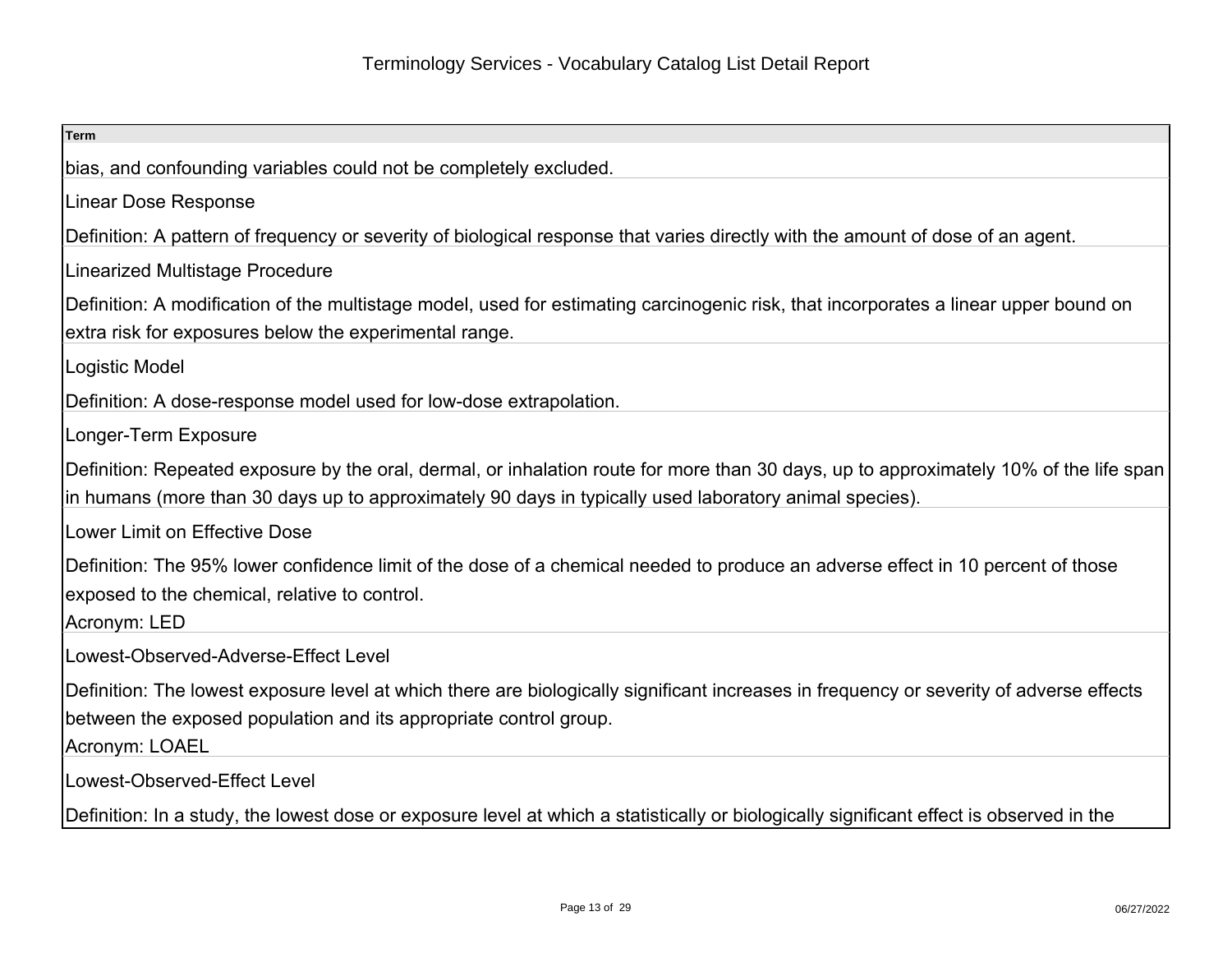| <b>Term</b>                                                                                                                                                                                                                                                                            |
|----------------------------------------------------------------------------------------------------------------------------------------------------------------------------------------------------------------------------------------------------------------------------------------|
| exposed population compared with an appropriate unexposed control group.                                                                                                                                                                                                               |
| Acronym: LEL, LOEL                                                                                                                                                                                                                                                                     |
| <b>Malignant Tumor</b>                                                                                                                                                                                                                                                                 |
| Definition: An abnormal growth of tissue which can invade adjacent or distant tissues.                                                                                                                                                                                                 |
| Margin of Exposure                                                                                                                                                                                                                                                                     |
| Definition: The LED or other point of departure divided by the actual or projected environmental exposure of interest.<br>Acronym: MOE                                                                                                                                                 |
| Mass Median Aerodynamic Diameter                                                                                                                                                                                                                                                       |
| Definition: Median of the distribution of airborne particle mass with respect to the aerodynamic diameter. MMADs are usually<br>accompanied by the geometric standard deviation (g or sigma g) which characterizes the variability of the particle size distribution.<br>Acronym: MMAD |
| Maximum Likelihood Estimate                                                                                                                                                                                                                                                            |
| Definition: Statistical method for estimating a population parameter most likely to have produced the sample observations.<br>Acronym: MLE                                                                                                                                             |
| Maximum Likelihood Method                                                                                                                                                                                                                                                              |
| Definition: Statistical method for estimating a population parameter most likely to have produced the sample observations.<br>Acronym: ML Method                                                                                                                                       |
| <b>Metastasis</b>                                                                                                                                                                                                                                                                      |
| Definition: The dissemination or secondary growth of a malignant tumor at a site distant from the primary tumor.                                                                                                                                                                       |
| Model                                                                                                                                                                                                                                                                                  |
| Definition: A mathematical function with parameters that can be adjusted so the function closely describes a set of empirical data. A                                                                                                                                                  |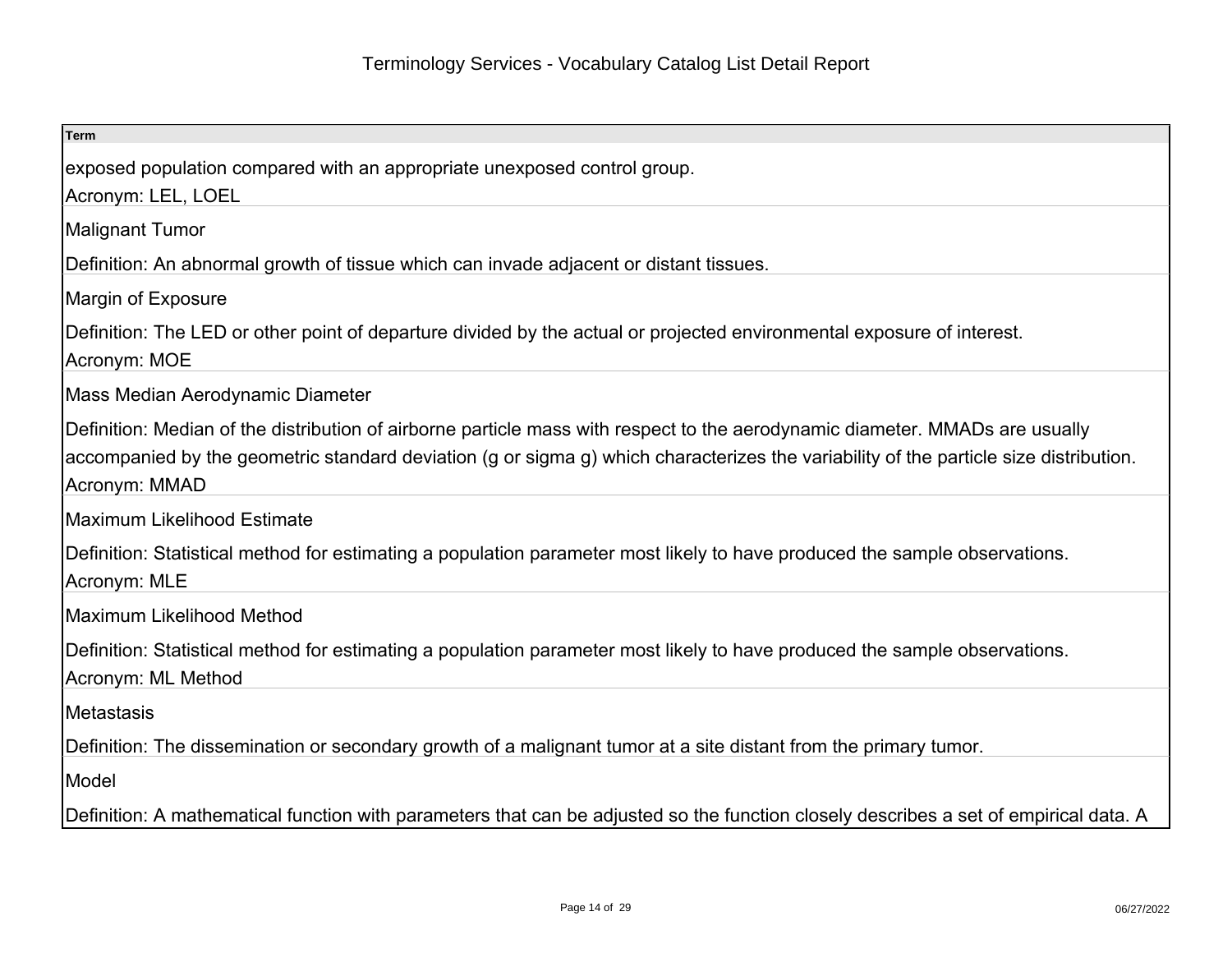mechanistic model usually reflects observed or hypothesized biological or physical mechanisms, and has model parameters with realworld interpretation. In contrast, statistical or empirical models selected for particular numerical properties are fitted to data; modelparameters may or may not have real world interpretation. When data quality is otherwise equivalent, extrapolation from mechanisticmodels (e.g., biologically based dose-response models) often carries higher confidence than extrapolation using empirical models(e.g., logistic model).

Modifying Factor

Definition: A factor used in the derivation of a reference dose or reference concentration. The magnitude of the MF reflects the scientific uncertainties of the study and database not explicitly treated with standard uncertainty factors (e.g., the completeness of theoverall database). A MF is greater than zero and less than or equal to 10, and the default value for the MF is 1. [Use of a modifyingfactor was discontinued in 2004.]

Acronym: MF

Monte Carlo Technique

Definition: A repeated random sampling from the distribution of values for each of the parameters in a calculation (e.g., lifetimeaverage daily exposure), to derive a distribution of estimates (of exposures) in the population.

Multistage Model

Definition: A mathematical function used to extrapolate the probability of cancer from animal bioassay data.

Multistage Weibull Model

Definition: A dose-response model for low-dose extrapolation that includes a term for decreased survival time associated with tumorincidence.

Mutagen

Definition: A substance that can induce an alteration in the structure of DNA.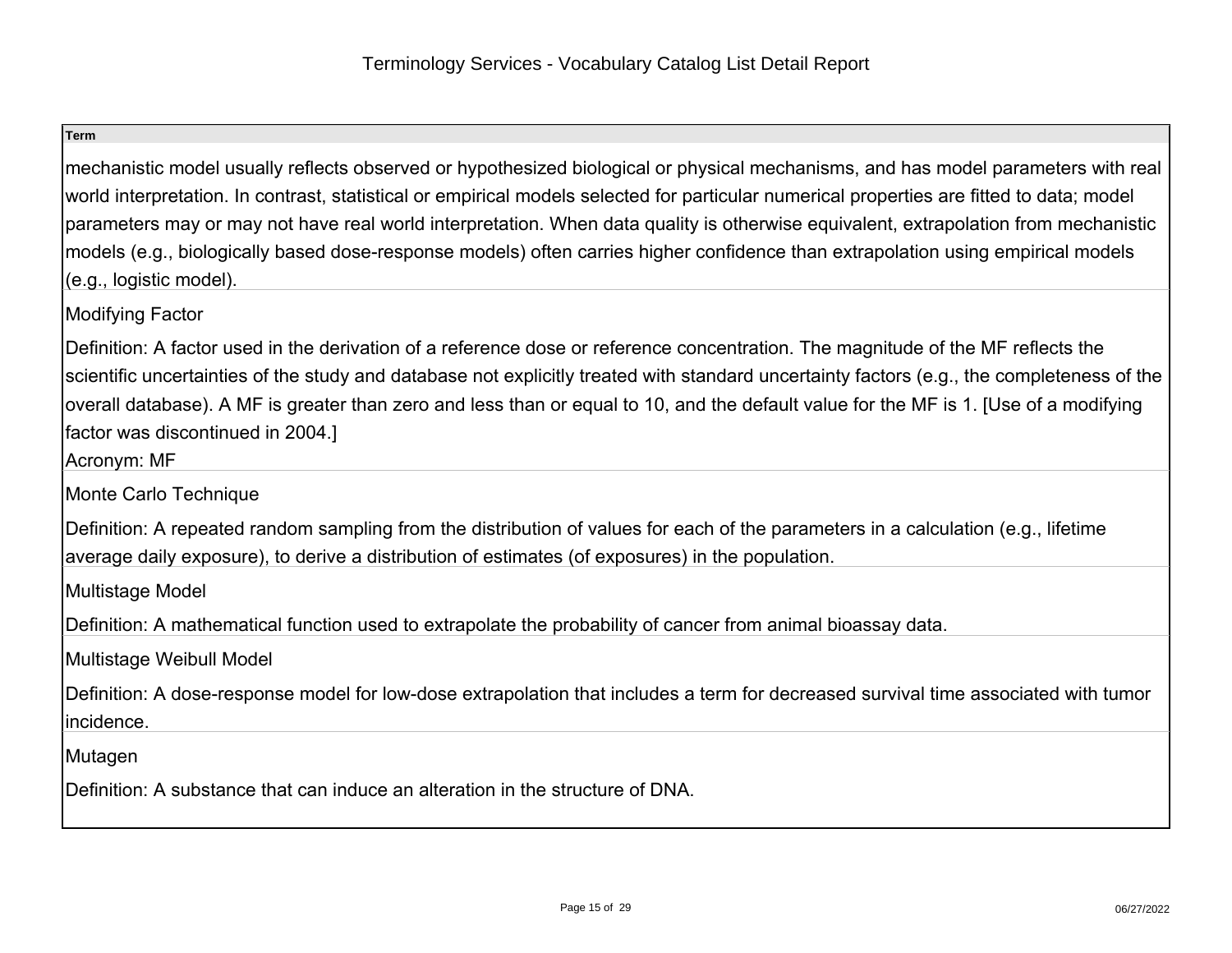| <b>Term</b>                                                                                                                                                                                                                                                                                                                                          |
|------------------------------------------------------------------------------------------------------------------------------------------------------------------------------------------------------------------------------------------------------------------------------------------------------------------------------------------------------|
| Neoplasm                                                                                                                                                                                                                                                                                                                                             |
| Definition: An abnormal growth of tissue that may be benign or malignant.                                                                                                                                                                                                                                                                            |
| No-Observed-Adverse-Effect Level                                                                                                                                                                                                                                                                                                                     |
| Definition: The highest exposure level at which there are no biologically significant increases in the frequency or severity of adverse<br>effect between the exposed population and its appropriate control; some effects may be produced at this level, but they are not<br>considered adverse or precursors of adverse effects.<br>Acronym: NOAEL |
| No-Observed-Effect Level                                                                                                                                                                                                                                                                                                                             |
| Definition: An exposure level at which there are no statistically or biologically significant increases in the frequency or severity of any<br>effect between the exposed population and its appropriate control.<br>Acronym: NOEL                                                                                                                   |
| Non-Linear Dose Response                                                                                                                                                                                                                                                                                                                             |
| Definition: A pattern of frequency or severity of biological response that does not vary directly with the amount of dose of an agent.                                                                                                                                                                                                               |
| <b>Odds Ratio</b>                                                                                                                                                                                                                                                                                                                                    |
| Definition: A relative measure of the difference in exposure between the diseased (cases) and not diseased (controls) individuals in a<br>case-control study. The OR is interpreted similarly to the relative risk.<br>Acronym: OR                                                                                                                   |
| Oncogenic                                                                                                                                                                                                                                                                                                                                            |
| Definition: Resulting from a gene that can induce neoplastic transformations in the cell in which it occurs or into which it is introduced.                                                                                                                                                                                                          |
| <b>One Hit Model</b>                                                                                                                                                                                                                                                                                                                                 |
| Definition: A dose-response model based on a mechanistic argument that there is a response after a target site has been hit by a                                                                                                                                                                                                                     |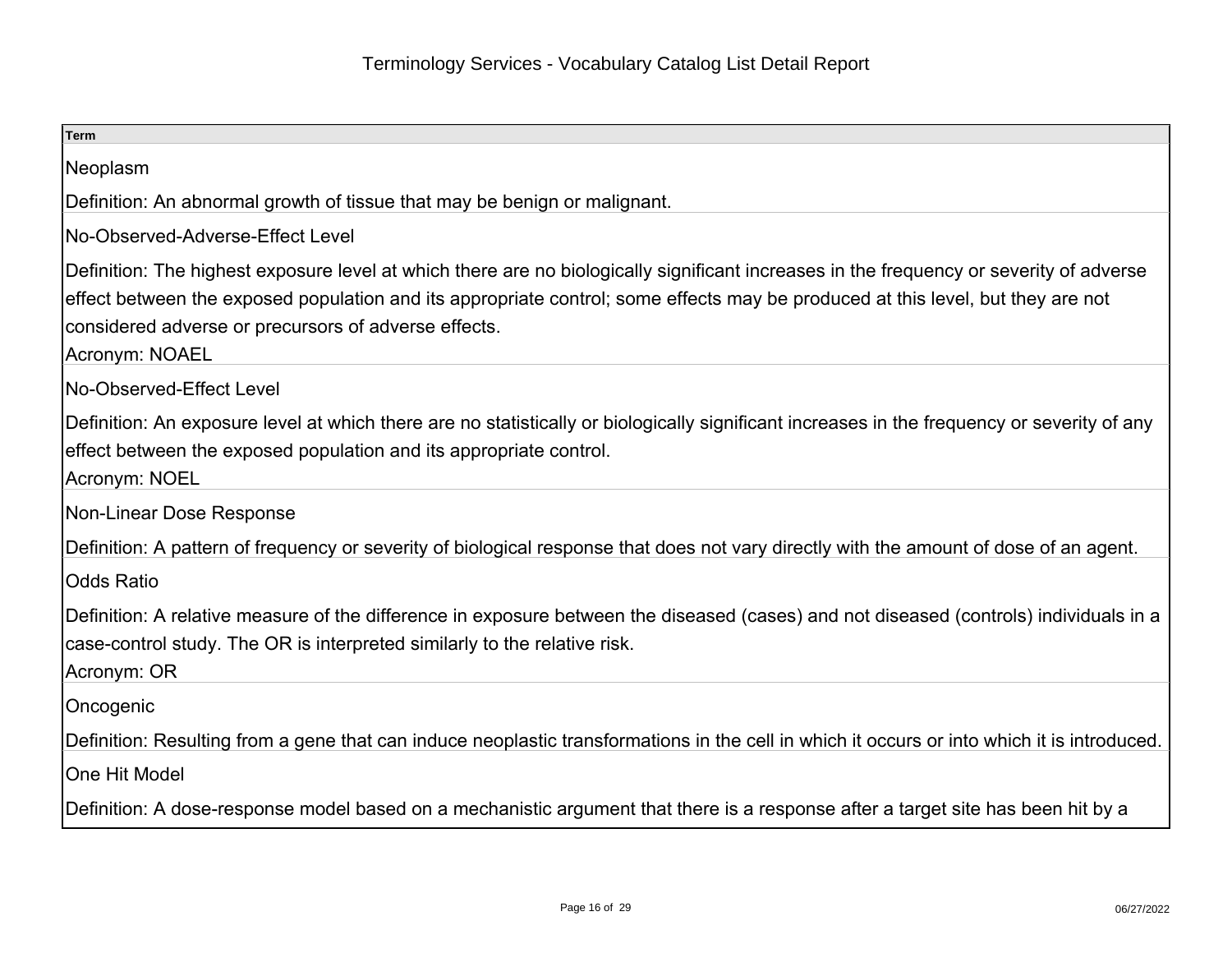| <b>Term</b>                                                                                                                                                                                                                                                                                                                                                                                                 |
|-------------------------------------------------------------------------------------------------------------------------------------------------------------------------------------------------------------------------------------------------------------------------------------------------------------------------------------------------------------------------------------------------------------|
| single biologically effective unit of dose within a given time period.                                                                                                                                                                                                                                                                                                                                      |
| Oral Slope Factor                                                                                                                                                                                                                                                                                                                                                                                           |
| Definition: An upper bound, approximating a 95% confidence limit, on the increased cancer risk from a lifetime oral exposure to an<br>agent. This estimate, usually expressed in units of proportion (of a population) affected per mg/kg-day, is generally reserved for use<br>in the low-dose region of the dose-response relationship, that is, for exposures corresponding to risks less than 1 in 100. |
| Organoleptic                                                                                                                                                                                                                                                                                                                                                                                                |
| Definition: Affecting or involving a sense organ such as that of taste, smell, or sight.                                                                                                                                                                                                                                                                                                                    |
| Pharmacodynamics                                                                                                                                                                                                                                                                                                                                                                                            |
| Definition: See Toxicodynamics.                                                                                                                                                                                                                                                                                                                                                                             |
| Pharmacokinetics                                                                                                                                                                                                                                                                                                                                                                                            |
| Definition: See Toxicokinetics.                                                                                                                                                                                                                                                                                                                                                                             |
| Physiologically Based Pharmacokinetic Model                                                                                                                                                                                                                                                                                                                                                                 |
| Definition: A model that estimates the dose to a target tissue or organ by taking into account the rate of absorption into the body,<br>distribution among target organs and tissues, metabolism, and excretion.<br>Acronym: PBPK Model                                                                                                                                                                     |
| Point of Departure                                                                                                                                                                                                                                                                                                                                                                                          |
| Definition: The dose-response point that marks the beginning of a low-dose extrapolation. This point can be the lower bound on dose<br>for an estimated incidence or a change in response level from a dose-response model (BMD), or a NOAEL or LOAEL for an observed<br>incidence, or change in level of response.                                                                                         |
| ppb                                                                                                                                                                                                                                                                                                                                                                                                         |
| Definition: A unit of measure expressed as parts per billion. Equivalent to 1 x 10.                                                                                                                                                                                                                                                                                                                         |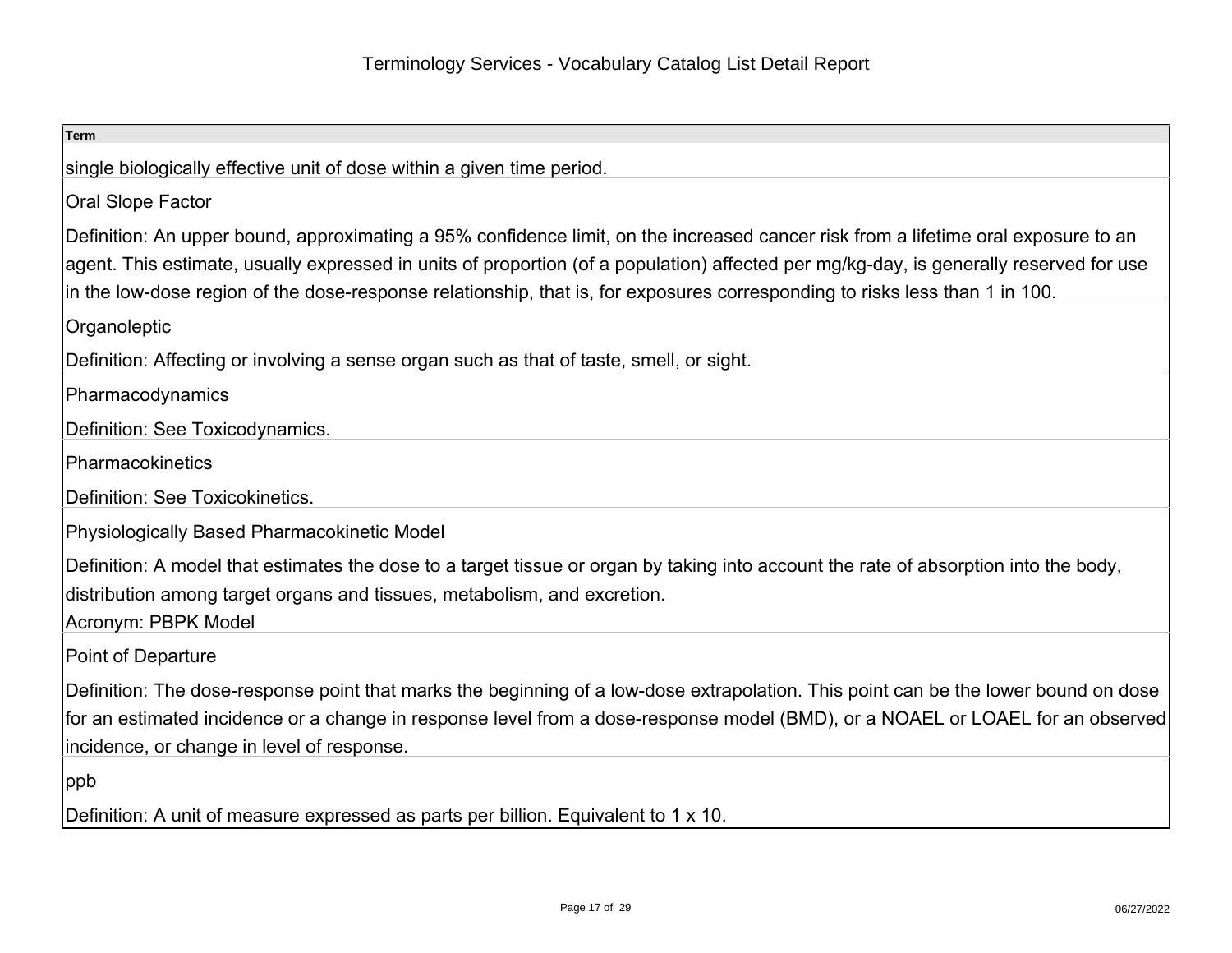| <b>Term</b>                                                                                                                                                                                                                                                                                               |
|-----------------------------------------------------------------------------------------------------------------------------------------------------------------------------------------------------------------------------------------------------------------------------------------------------------|
| ppm                                                                                                                                                                                                                                                                                                       |
| Definition: A unit of measure expressed as parts per million. Equivalent to 1 x 10.                                                                                                                                                                                                                       |
| Prevalence                                                                                                                                                                                                                                                                                                |
| Definition: The proportion of disease cases that exist within a population at a specific point in time, relative to the number of<br>individuals within that population at the same point in time.                                                                                                        |
| <b>Principal Study</b>                                                                                                                                                                                                                                                                                    |
| Definition: See Critical Study.                                                                                                                                                                                                                                                                           |
| Probit Model                                                                                                                                                                                                                                                                                              |
| Definition: A dose-response model.                                                                                                                                                                                                                                                                        |
| <b>IPromoter</b>                                                                                                                                                                                                                                                                                          |
| Definition: An agent that is not carcinogenic itself, but when administered after an initiator of carcinogenesis, stimulates the clonal<br>expansion of the initiated cell to produce a neoplasm.                                                                                                         |
| <b>Proportionate Mortality Ratio</b>                                                                                                                                                                                                                                                                      |
| Definition: The proportion of deaths due to the disease of interest in the exposed population divided by the proportion of deaths due<br>to the disease of interest in the unexposed or reference population. It is frequently converted to a percent by multiplying the ratio by<br>100.<br>Acronym: PMR |
| <b>Prospective Study</b>                                                                                                                                                                                                                                                                                  |
| Definition: See Cohort Study.                                                                                                                                                                                                                                                                             |
| Reference Concentration                                                                                                                                                                                                                                                                                   |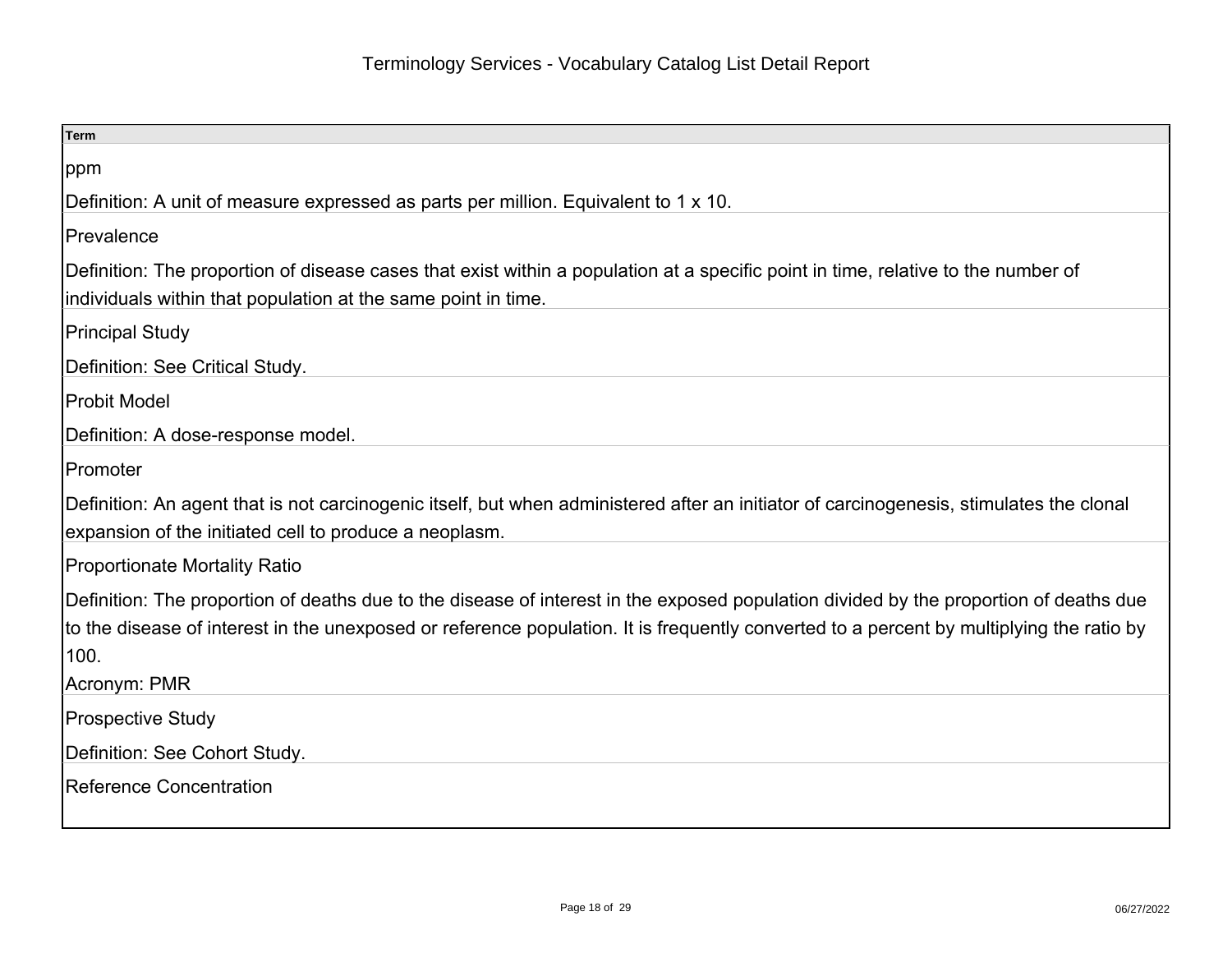Definition: An estimate (with uncertainty spanning perhaps an order of magnitude) of a continuous inhalation exposure to the humanpopulation (including sensitive subgroups) that is likely to be without an appreciable risk of deleterious effects during a lifetime. It can be derived from a NOAEL, LOAEL, or benchmark concentration, with uncertainty factors generally applied to reflect limitations of thedata used. Generally used in EPA's noncancer health assessments. [Durations include acute, short-term, subchronic, and chronicand are defined individually in this glossary].

Acronym: RfC

# Reference Dose

Definition: An estimate (with uncertainty spanning perhaps an order of magnitude) of a daily oral exposure to the human population(including sensitive subgroups) that is likely to be without an appreciable risk of deleterious effects during a lifetime. It can be derivedfrom a NOAEL, LOAEL, or benchmark dose, with uncertainty factors generally applied to reflect limitations of the data used.Generally used in EPA's noncancer health assessments. [Durations include acute, short-term, subchronic, and chronic and aredefined individually in this glossary].

Acronym: RfD

Reference Group

Definition: See Control Group.

Reference Value

Definition: An estimate of an exposure for a given duration to the human population (including susceptible subgroups) that is likely tobe without an appreciable risk of adverse health effects over a lifetime. It is derived from a BMDL, a NOAEL, a LOAEL, or anothersuitable point of departure, with uncertainty/variability factors applied to reflect limitations of the data used. [Durations include acute,short-term, subchronic, and chronic and are defined individually in this glossary.] [Reference value is a term proposed in the report,"A Review of the Reference Dose and Reference Concentration Processes" (EPA, 2002), and is a generic term not specific to a givenroute of exposure. EPA develops numerical toxicity values for the RfD and RfC only; no numerical toxicity values are developed forthe RfV.1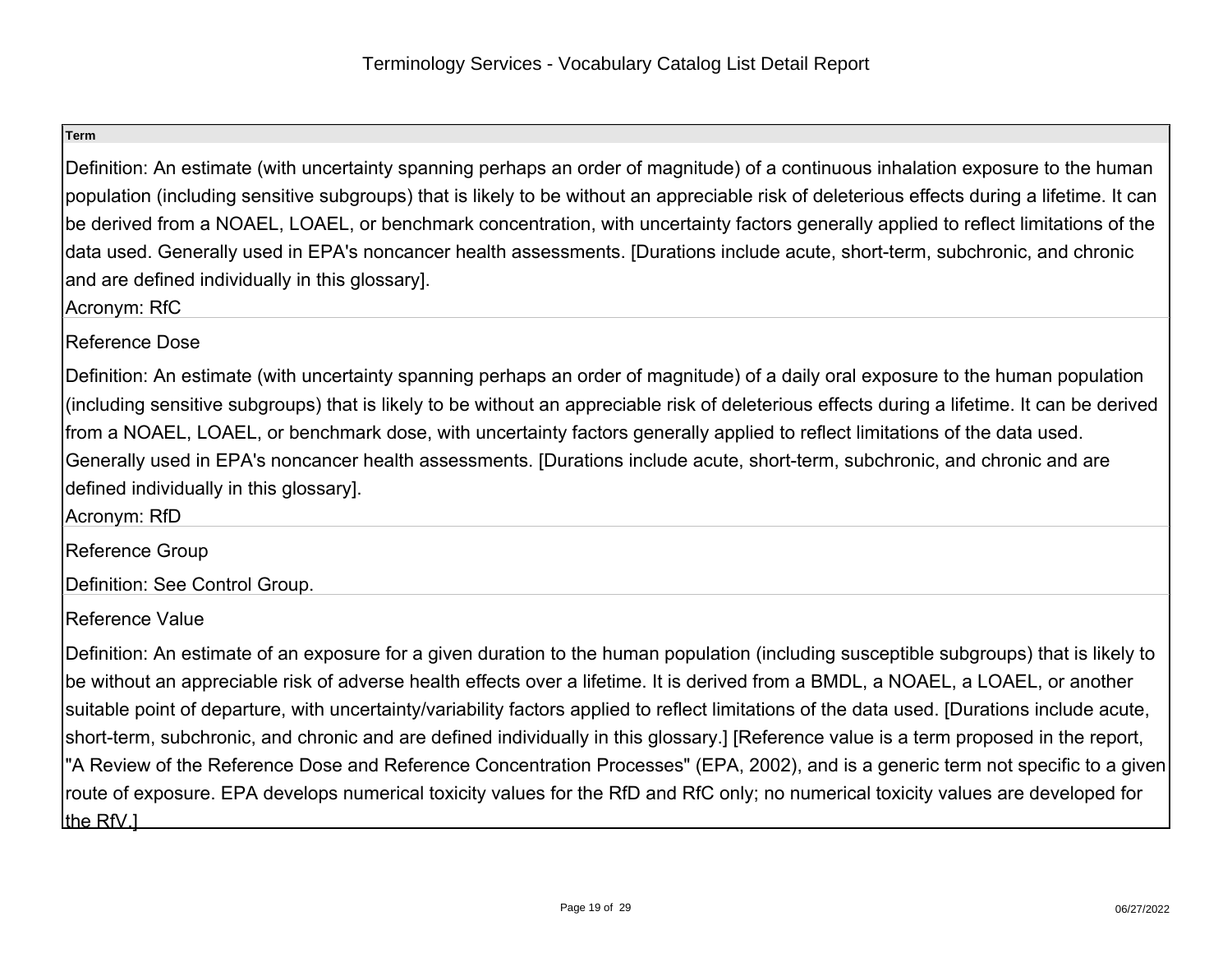| Term                                                                                                                                                                                                                                                                                                                                                                                                                                                                                                     |
|----------------------------------------------------------------------------------------------------------------------------------------------------------------------------------------------------------------------------------------------------------------------------------------------------------------------------------------------------------------------------------------------------------------------------------------------------------------------------------------------------------|
| the RfV.<br>Acronym: RfV                                                                                                                                                                                                                                                                                                                                                                                                                                                                                 |
| <b>Regional Deposited Dose</b>                                                                                                                                                                                                                                                                                                                                                                                                                                                                           |
| Definition: The deposited dose of particles calculated for a respiratory tract region of interest (r) as related to an observed toxicity. For<br>respiratory effects of particles, the deposited dose is adjusted for ventilatory volumes and the surface area of the respiratory region<br>effected (mg/min-sq. cm). For extra respiratory effects of particles, the deposited dose in the total respiratory system is adjusted for<br>ventilatory volumes and body weight (mg/min-kg).<br>Acronym: RDD |
| Regional Deposited Dose Ratio                                                                                                                                                                                                                                                                                                                                                                                                                                                                            |
| Definition: The ratio of the regional deposited dose calculated for a given exposure in the animal species of interest to the regional<br>deposited dose of the same exposure in a human. This ratio is used to adjust the exposure effect level for interspecies dosimetric<br>differences to derive a human equivalent concentration for particles.<br>Acronym: RDDR                                                                                                                                   |
| Regional Gas Dose                                                                                                                                                                                                                                                                                                                                                                                                                                                                                        |
| Definition: The gas dose calculated for the region of interest as related to the observed effect for respiratory effects. The deposited<br>dose is adjusted for ventilatory volumes and the surface area of the respiratory region effected (mg/min-sq.cm).                                                                                                                                                                                                                                              |
| Regional Gas Dose Ratio                                                                                                                                                                                                                                                                                                                                                                                                                                                                                  |
| Definition: The ratio of the regional gas dose calculated for a given exposure in the animal species of interest to the regional gas dose<br>of the same exposure in humans. This ratio is used to adjust the exposure effect level for interspecies dosimetric differences to derive<br>a human equivalent concentration for gases with respiratory effects.<br>Acronym: RGDR                                                                                                                           |
| Relative Risk                                                                                                                                                                                                                                                                                                                                                                                                                                                                                            |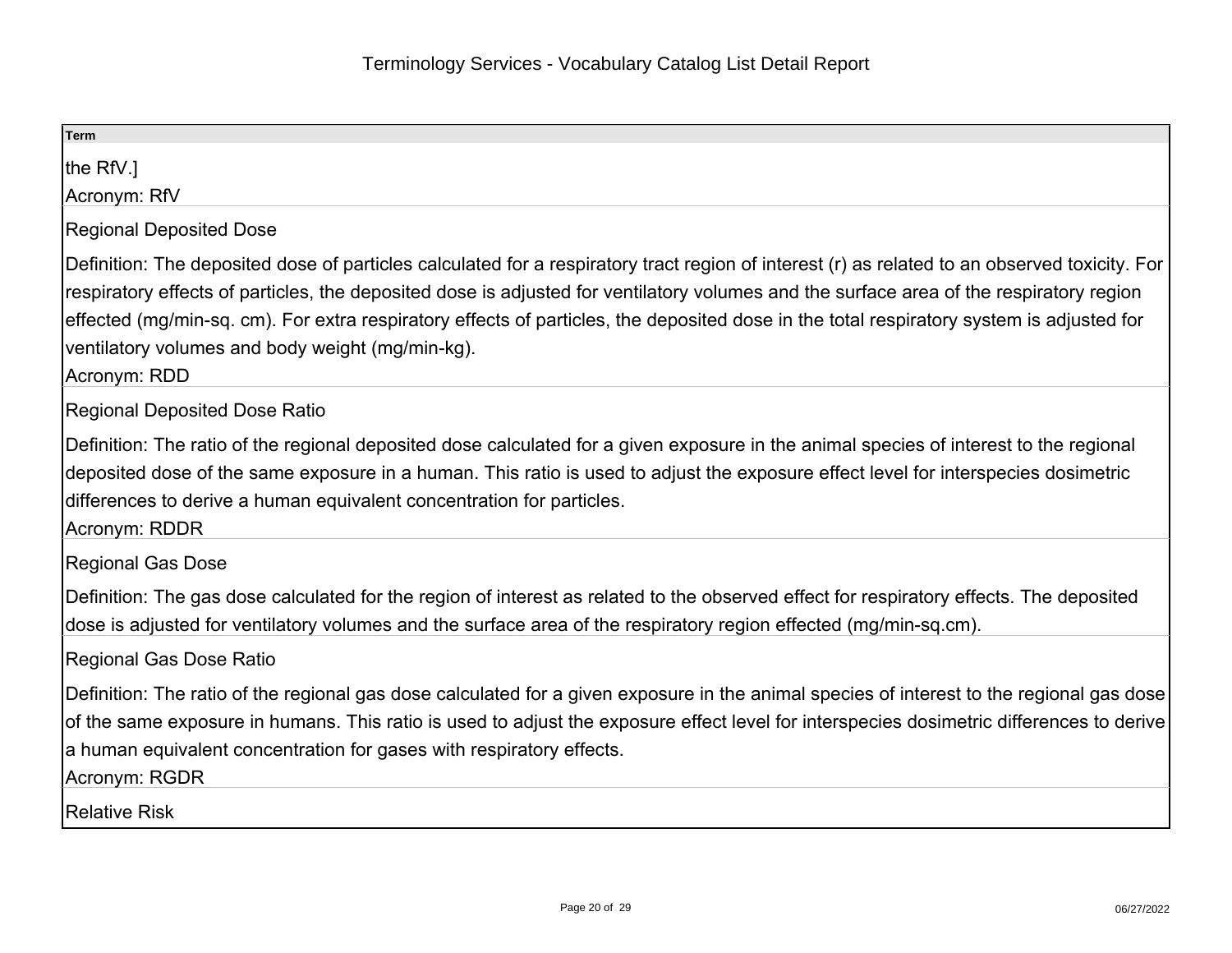| Term                                                                                                                                                                                                                                                                                                                                                                                                                                                              |
|-------------------------------------------------------------------------------------------------------------------------------------------------------------------------------------------------------------------------------------------------------------------------------------------------------------------------------------------------------------------------------------------------------------------------------------------------------------------|
| Definition: The relative measure of the difference in risk between the exposed and unexposed populations in a cohort study. The<br>relative risk is defined as the rate of disease among the exposed divided by the rate of the disease among the unexposed. A relative<br>risk of 2 means that the exposed group has twice the disease risk as the unexposed group.<br>Acronym: RR                                                                               |
| Reserve Volume                                                                                                                                                                                                                                                                                                                                                                                                                                                    |
| Definition: The volume of air remaining in the lungs after a maximal expiration.                                                                                                                                                                                                                                                                                                                                                                                  |
| Residual Volume                                                                                                                                                                                                                                                                                                                                                                                                                                                   |
| Definition: The lung volume after maximal expiration (TLC - VC).<br>Acronym: RV                                                                                                                                                                                                                                                                                                                                                                                   |
| Risk Assessment (human health)                                                                                                                                                                                                                                                                                                                                                                                                                                    |
| Definition: The evaluation of scientific information on the hazardous properties of environmental agents (hazard characterization), the<br>dose-response relationship (dose-response assessment), and the extent of human exposure to those agents (exposure assessment).<br>The product of the risk assessment is a statement regarding the probability that populations or individuals so exposed will be harmed<br>and to what degree (risk characterization). |
| <b>Risk Characterization</b>                                                                                                                                                                                                                                                                                                                                                                                                                                      |
| Definition: The integration of information on hazard, exposure, and dose-response to provide an estimate of the likelihood that any of<br>the identified adverse effects will occur in exposed people.                                                                                                                                                                                                                                                            |
| <b>Risk Difference</b>                                                                                                                                                                                                                                                                                                                                                                                                                                            |
| Definition: See Additional Risk.                                                                                                                                                                                                                                                                                                                                                                                                                                  |
| Risk (human health)                                                                                                                                                                                                                                                                                                                                                                                                                                               |
| Definition: The probability of adverse effects resulting from exposure to an environmental agent or mixture of agents.                                                                                                                                                                                                                                                                                                                                            |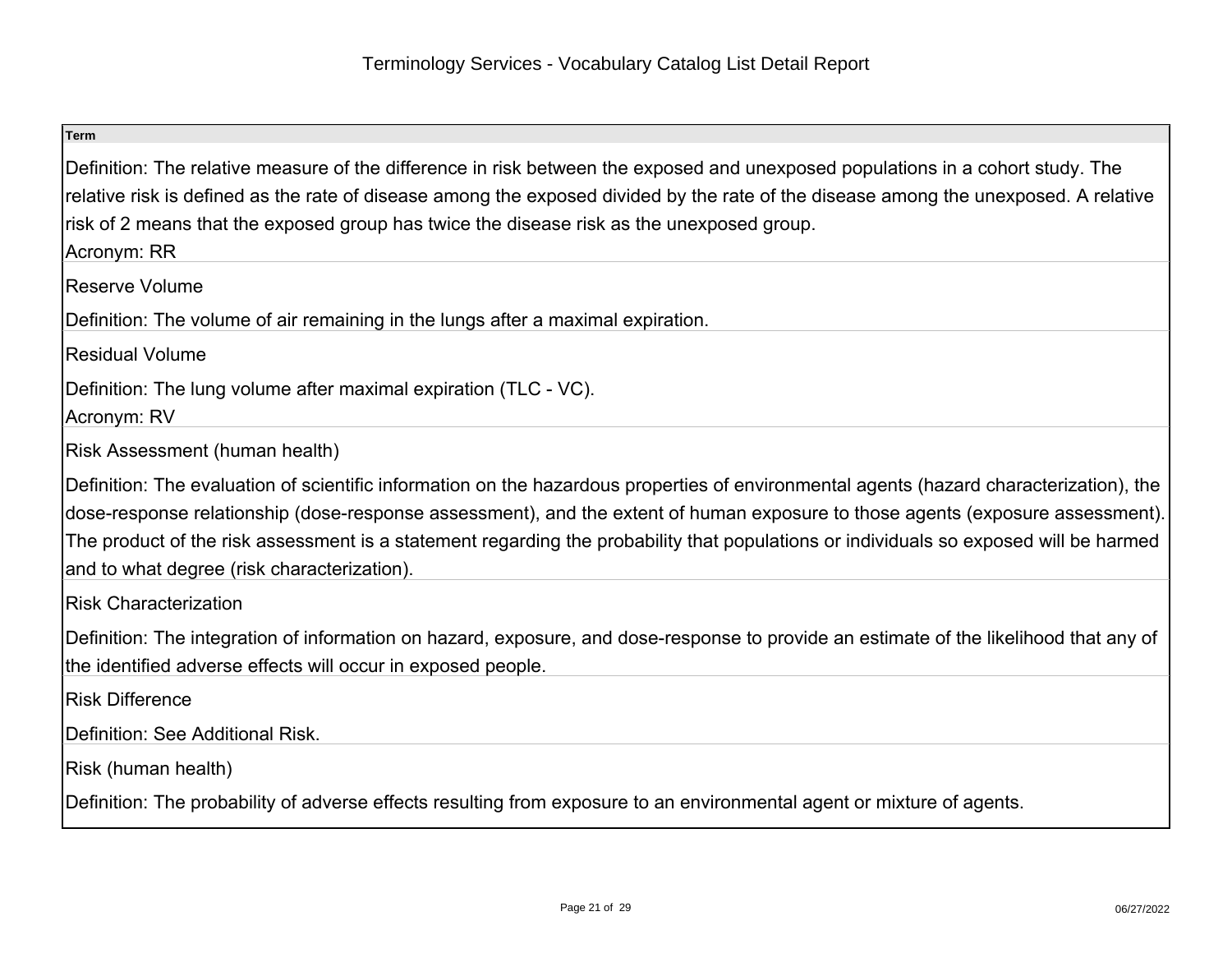| <b>Term</b>                                                                                                                                                                                                                                                                                                                                                                                                                                                                                                                                                       |
|-------------------------------------------------------------------------------------------------------------------------------------------------------------------------------------------------------------------------------------------------------------------------------------------------------------------------------------------------------------------------------------------------------------------------------------------------------------------------------------------------------------------------------------------------------------------|
| Risk Management (human health)                                                                                                                                                                                                                                                                                                                                                                                                                                                                                                                                    |
| Definition: A decision making process that accounts for political, social, economic and engineering implications together with risk-<br>related information in order to develop, analyze and compare management options and select the appropriate managerial response<br>to a potential chronic health hazard.                                                                                                                                                                                                                                                   |
| Risk Ratio                                                                                                                                                                                                                                                                                                                                                                                                                                                                                                                                                        |
| Definition: See Relative Risk.<br>Acronym: RR                                                                                                                                                                                                                                                                                                                                                                                                                                                                                                                     |
| <b>Short Term Exposure</b>                                                                                                                                                                                                                                                                                                                                                                                                                                                                                                                                        |
| Definition: Repeated exposure by the oral, dermal, or inhalation route for more than 24 hours, up to 30 days.                                                                                                                                                                                                                                                                                                                                                                                                                                                     |
| <b>Short Term Reference Concentration</b>                                                                                                                                                                                                                                                                                                                                                                                                                                                                                                                         |
| Definition: An estimate (with uncertainty spanning perhaps an order of magnitude) of a continuous inhalation exposure for short-term<br>duration (up to 30 days) to the human population (including sensitive subgroups) that is likely to be without an appreciable risk of<br>deleterious effects during a lifetime. It can be derived from a NOAEL, LOAEL, or benchmark concentration, with uncertainty factors<br>generally applied to reflect limitations of the data used. Generally used in EPA's noncancer health assessments.<br>Acronym: Short Term RfC |
| <b>Short Term Reference Dose</b>                                                                                                                                                                                                                                                                                                                                                                                                                                                                                                                                  |
| Definition: An estimate (with uncertainty spanning perhaps an order of magnitude) of a daily oral exposure for a short-term duration<br>(up to 30 days) to the human population (including sensitive subgroups) that is likely to be without an appreciable risk of deleterious<br>effects during a lifetime. It can be derived from a NOAEL, LOAEL, or benchmark dose, with uncertainty factors generally applied to<br>reflect limitations of the data used. Generally used in EPA's noncancer health assessments.<br>Acronym: Short Term RfD                   |
| Sigma g                                                                                                                                                                                                                                                                                                                                                                                                                                                                                                                                                           |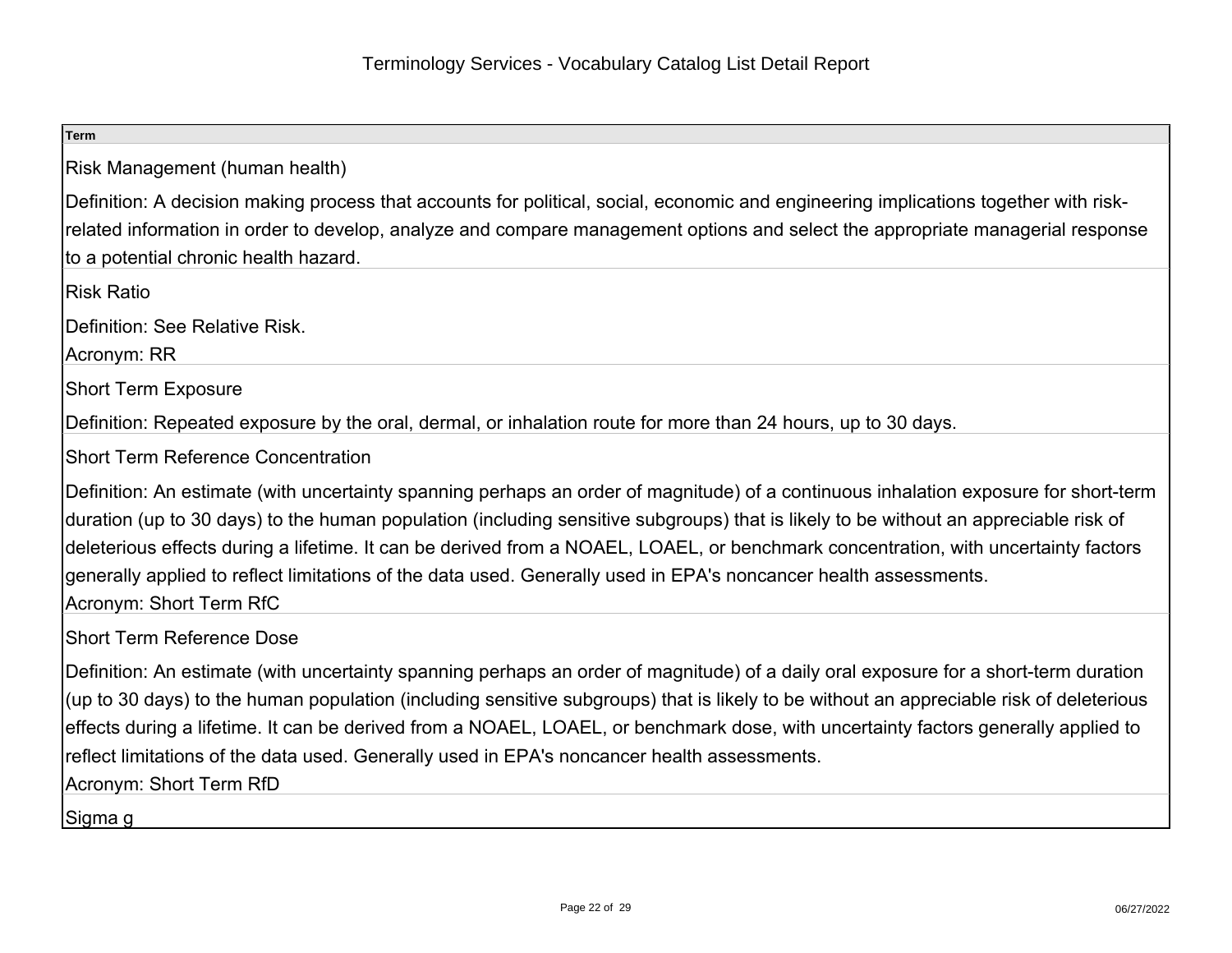| <b>Term</b>                                                                                                                                                                                                                                                                                                                                                                                                                                                      |
|------------------------------------------------------------------------------------------------------------------------------------------------------------------------------------------------------------------------------------------------------------------------------------------------------------------------------------------------------------------------------------------------------------------------------------------------------------------|
| Definition: Geometric standard deviation. (See Mass Median Aerodynamic Diameter.)<br>Acronym: s g                                                                                                                                                                                                                                                                                                                                                                |
| Slope Factor                                                                                                                                                                                                                                                                                                                                                                                                                                                     |
| Definition: An upper bound, approximating a 95% confidence limit, on the increased cancer risk from a lifetime exposure to an agent.<br>This estimate, usually expressed in units of proportion (of a population) affected per mg/kg-day, is generally reserved for use in the<br>low-dose region of the dose-response relationship, that is, for exposures corresponding to risks less than 1 in 100.                                                           |
| <b>Standardized Mortality Ratio</b>                                                                                                                                                                                                                                                                                                                                                                                                                              |
| Definition: This is the relative measure of the difference in risk between the exposed and unexposed populations in a cohort study.<br>The SMR is similar to the relative risk in both definition and interpretation. This measure is usually standardized to control for any<br>differences in age, sex, and/or race between the exposed and reference populations. It is frequently converted to a percent by<br>multiplying the ratio by 100.<br>Acronym: SMR |
| <b>Statistical Significance</b>                                                                                                                                                                                                                                                                                                                                                                                                                                  |
| Definition: The probability that a result is not likely to be due to chance alone. By convention, a difference between two groups is<br>usually considered statistically significant if chance could explain it only 5% of the time or less. Study design considerations may<br>influence the a priori choice of a different level of statistical significance.                                                                                                  |
| Subchronic Exposure                                                                                                                                                                                                                                                                                                                                                                                                                                              |
| Definition: Repeated exposure by the oral, dermal, or inhalation route for more than 30 days, up to approximately 10% of the life span<br>in humans (more than 30 days up to approximately 90 days in typically used laboratory animal species). [See also longer-term<br> exposure.]                                                                                                                                                                            |
| Subchronic Reference Concentration                                                                                                                                                                                                                                                                                                                                                                                                                               |
| Definition: An estimate (with uncertainty spanning perhaps an order of magnitude) of a continuous inhalation exposure for a                                                                                                                                                                                                                                                                                                                                      |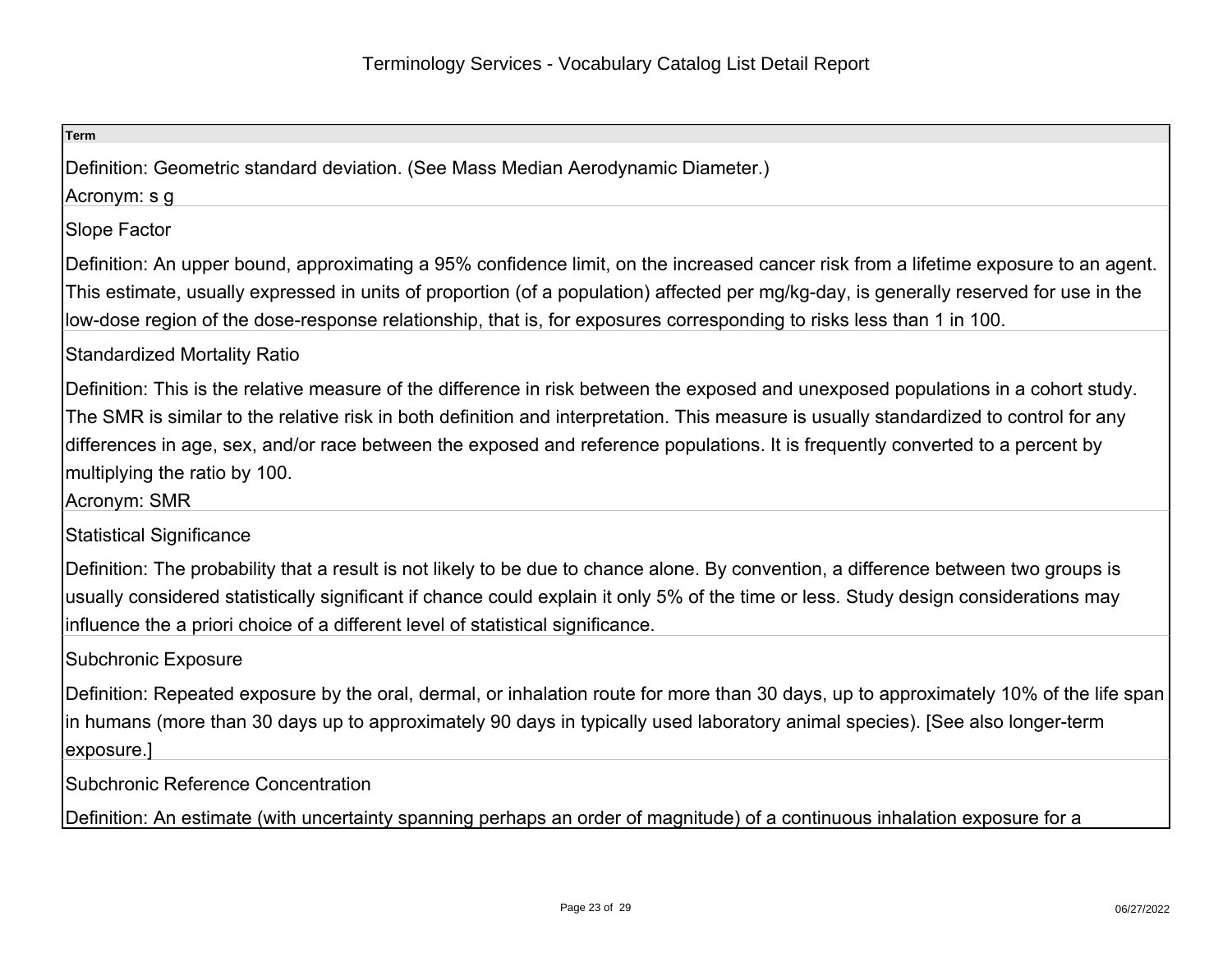subchronic duration (up to 10% of average lifespan) to the human population (including sensitive subgroups) that is likely to bewithout an appreciable risk of deleterious effects during a lifetime. It can be derived from a NOAEL, LOAEL, or benchmarkconcentration, with uncertainty factors generally applied to reflect limitations of the data used. Generally used in EPA's noncancerhealth assessments.

Acronym: Subchronic RfC

Subchronic Reference Dose

Definition: An estimate (with uncertainty spanning perhaps an order of magnitude) of a daily oral exposure for a subchronic duration (up to 10% of average lifespan) to the human population (including sensitive subgroups) that is likely to be without an appreciable riskof deleterious effects during a lifetime. It can be derived from a NOAEL, LOAEL, or benchmark dose, with uncertainty factorsgenerally applied to reflect limitations of the data used. Generally used in EPA's noncancer health assessments.Acronym: Subchronic RfD

Subchronic Study

Definition: A toxicity study designed to measure effects from subchronic exposure to a chemical.

Sufficient Evidence

Definition: A term used in evaluating study data for the classification of a carcinogen under the 1986 U.S. EPA guidelines forcarcinogen risk assessment. This classification indicates that there is a causal relationship between the agent or agents and humancancer.

# **Superfund**

Definition: Federal authority, established by the Comprehensive Environmental Response, Compensation, and Liability Act(CERCLA) in 1980, to respond directly to releases or threatened releases of hazardous substances that may endanger health orwelfare.

Supporting Studies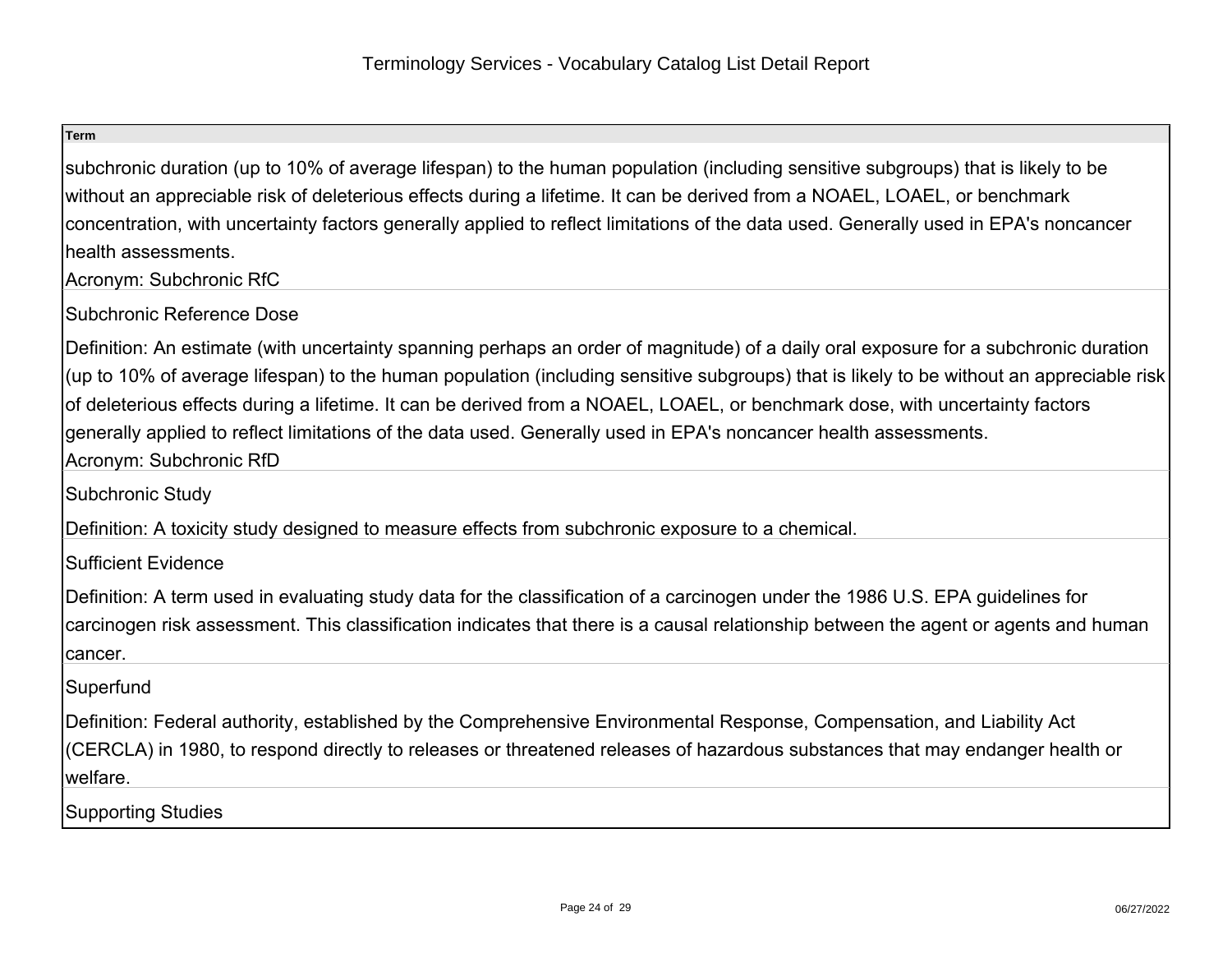| <b>Term</b>                                                                                                                                                                                                                                                                    |
|--------------------------------------------------------------------------------------------------------------------------------------------------------------------------------------------------------------------------------------------------------------------------------|
| Definition: Studies that contain information useful for providing insight and support for conclusions.                                                                                                                                                                         |
| Susceptibility                                                                                                                                                                                                                                                                 |
| Definition: Increased likelihood of an adverse effect, often discussed in terms of relationship to a factor that can be used to describe a<br>human subpopulation (e.g., life stage, demographic feature, or genetic characteristic).                                          |
| Susceptible Subgroups                                                                                                                                                                                                                                                          |
| Definition: May refer to life stages, for example, children or the elderly, or to other segments of the population, for example,<br>asthmatics or the immune-compromised, but are likely to be somewhat chemical-specific and may not be consistently defined in all<br>cases. |
| <b>Systemic Effects</b>                                                                                                                                                                                                                                                        |
| Definition: Toxic effects as a result of absorption and distribution of a toxicant to a site distant from its entry point.                                                                                                                                                     |
| Systemic Toxicity                                                                                                                                                                                                                                                              |
| Definition: Toxic effects as a result of absorption and distribution of a toxicant to a site distant from its entry point.                                                                                                                                                     |
| Target Organ                                                                                                                                                                                                                                                                   |
| Definition: The biological organ(s) most adversely affected by exposure to a chemical, physical, or biological agent.                                                                                                                                                          |
| Teratogenic                                                                                                                                                                                                                                                                    |
| Definition: Structural developmental defects due to exposure to a chemical agent during formation of individual organs.                                                                                                                                                        |
| Threshold                                                                                                                                                                                                                                                                      |
| Definition: The dose or exposure below which no deleterious effect is expected to occur.                                                                                                                                                                                       |
| <b>Threshold Limit Value</b>                                                                                                                                                                                                                                                   |
| Definition: Recommended guidelines for occupational exposure to airborne contaminants published by the American Conference of                                                                                                                                                  |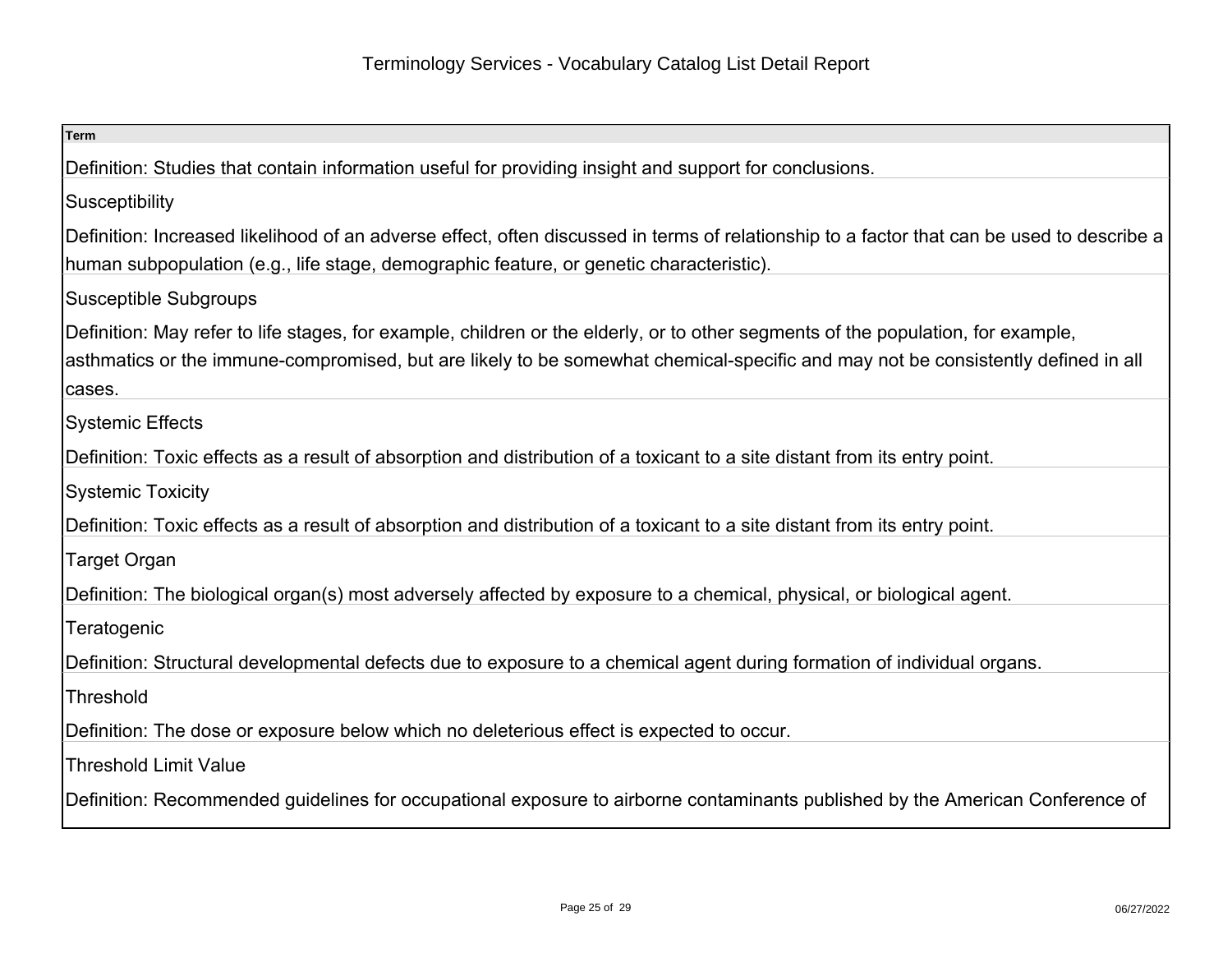| <b>Term</b>                                                                                                                                                                                                                                                               |
|---------------------------------------------------------------------------------------------------------------------------------------------------------------------------------------------------------------------------------------------------------------------------|
| Governmental Industrial Hygienists (ACGIH). TLVs represent the average concentration in mg/m <sup>3</sup> for an 8-hour workday and a 40-<br>hour work week to which nearly all workers may be repeatedly exposed, day after day, without adverse effect.<br>Acronym: TLV |
| <b>Tidal Volume</b>                                                                                                                                                                                                                                                       |
| Definition: The volume of air inhaled/exhaled during normal breathing.<br>Acronym: VT                                                                                                                                                                                     |
| <b>Total Lung Volume</b>                                                                                                                                                                                                                                                  |
| Definition: The lung volume at maximal inspiration.<br>Acronym: TLV                                                                                                                                                                                                       |
| <b>Toxic Substance</b>                                                                                                                                                                                                                                                    |
| Definition: A chemical, physical, or biological agent that may cause an adverse effect or effects to biological systems.                                                                                                                                                  |
| <b>Toxicity</b>                                                                                                                                                                                                                                                           |
| Definition: Deleterious or adverse biological effects elicited by a chemical, physical, or biological agent.                                                                                                                                                              |
| Toxicodynamics                                                                                                                                                                                                                                                            |
| Definition: The determination and quantification of the sequence of events at the cellular and molecular levels leading to a toxic<br>response to an environmental agent (sometimes referred to as pharmacodynamics).                                                     |
| <b>Toxicokinetics</b>                                                                                                                                                                                                                                                     |
| Definition: The determination and quantification of the time course of absorption, distribution, biotransformation, and excretion of<br>chemicals (sometimes referred to as pharmacokinetics).                                                                            |
| Toxicology                                                                                                                                                                                                                                                                |
| Definition: The study of harmful interactions between chemical, physical, or biological agents and biological systems.                                                                                                                                                    |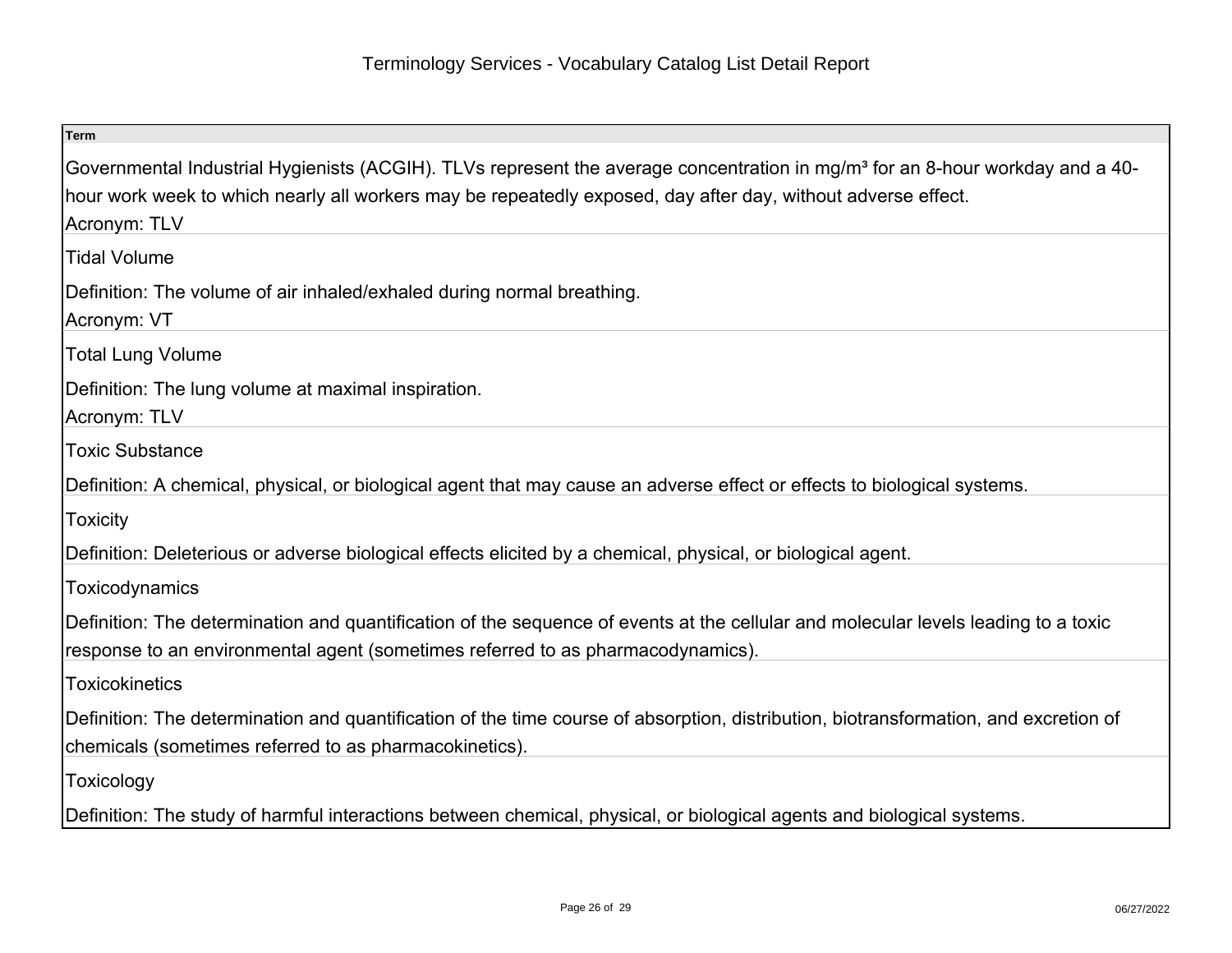| Term                                                                                                                                                                                                                                                                                                                                                                                                                                                                                                                                                                                                                                                                                                                                                        |
|-------------------------------------------------------------------------------------------------------------------------------------------------------------------------------------------------------------------------------------------------------------------------------------------------------------------------------------------------------------------------------------------------------------------------------------------------------------------------------------------------------------------------------------------------------------------------------------------------------------------------------------------------------------------------------------------------------------------------------------------------------------|
| Tumor                                                                                                                                                                                                                                                                                                                                                                                                                                                                                                                                                                                                                                                                                                                                                       |
| Definition: An abnormal, uncontrolled growth of cells. Synonym: neoplasm                                                                                                                                                                                                                                                                                                                                                                                                                                                                                                                                                                                                                                                                                    |
| Tumor Progression                                                                                                                                                                                                                                                                                                                                                                                                                                                                                                                                                                                                                                                                                                                                           |
| Definition: Under the Armitage-Doll multistage theory of cancer development, the transition of a cell line between the stages which                                                                                                                                                                                                                                                                                                                                                                                                                                                                                                                                                                                                                         |
| llead to cancer.                                                                                                                                                                                                                                                                                                                                                                                                                                                                                                                                                                                                                                                                                                                                            |
| Uncertainty                                                                                                                                                                                                                                                                                                                                                                                                                                                                                                                                                                                                                                                                                                                                                 |
| Definition: Uncertainty occurs because of a lack of knowledge. It is not the same as variability. For example, a risk assessor may be<br>very certain that different people drink different amounts of water but may be uncertain about how much variability there is in water<br>intakes within the population. Uncertainty can often be reduced by collecting more and better data, whereas variability is an inherent<br>property of the population being evaluated. Variability can be better characterized with more data but it cannot be reduced or<br>eliminated. Efforts to clearly distinguish between variability and uncertainty are important for both risk assessment and risk<br>characterization.                                           |
| Uncertainty Factor                                                                                                                                                                                                                                                                                                                                                                                                                                                                                                                                                                                                                                                                                                                                          |
| Definition: One of several, generally 10-fold, default factors used in operationally deriving the RfD and RfC from experimental data.<br>The factors are intended to account for (1) variation in susceptibility among the members of the human population (i.e., inter-<br>individual or intraspecies variability); (2) uncertainty in extrapolating animal data to humans (i.e., interspecies uncertainty); (3)<br>uncertainty in extrapolating from data obtained in a study with less-than-lifetime exposure (i.e., extrapolating from subchronic to<br>chronic exposure); (4) uncertainty in extrapolating from a LOAEL rather than from a NOAEL; and (5) uncertainty associated with<br>extrapolation when the database is incomplete.<br>Acronym: UF |
| Unit Risk                                                                                                                                                                                                                                                                                                                                                                                                                                                                                                                                                                                                                                                                                                                                                   |

Definition: The upper-bound excess lifetime cancer risk estimated to result from continuous exposure to an agent at a concentration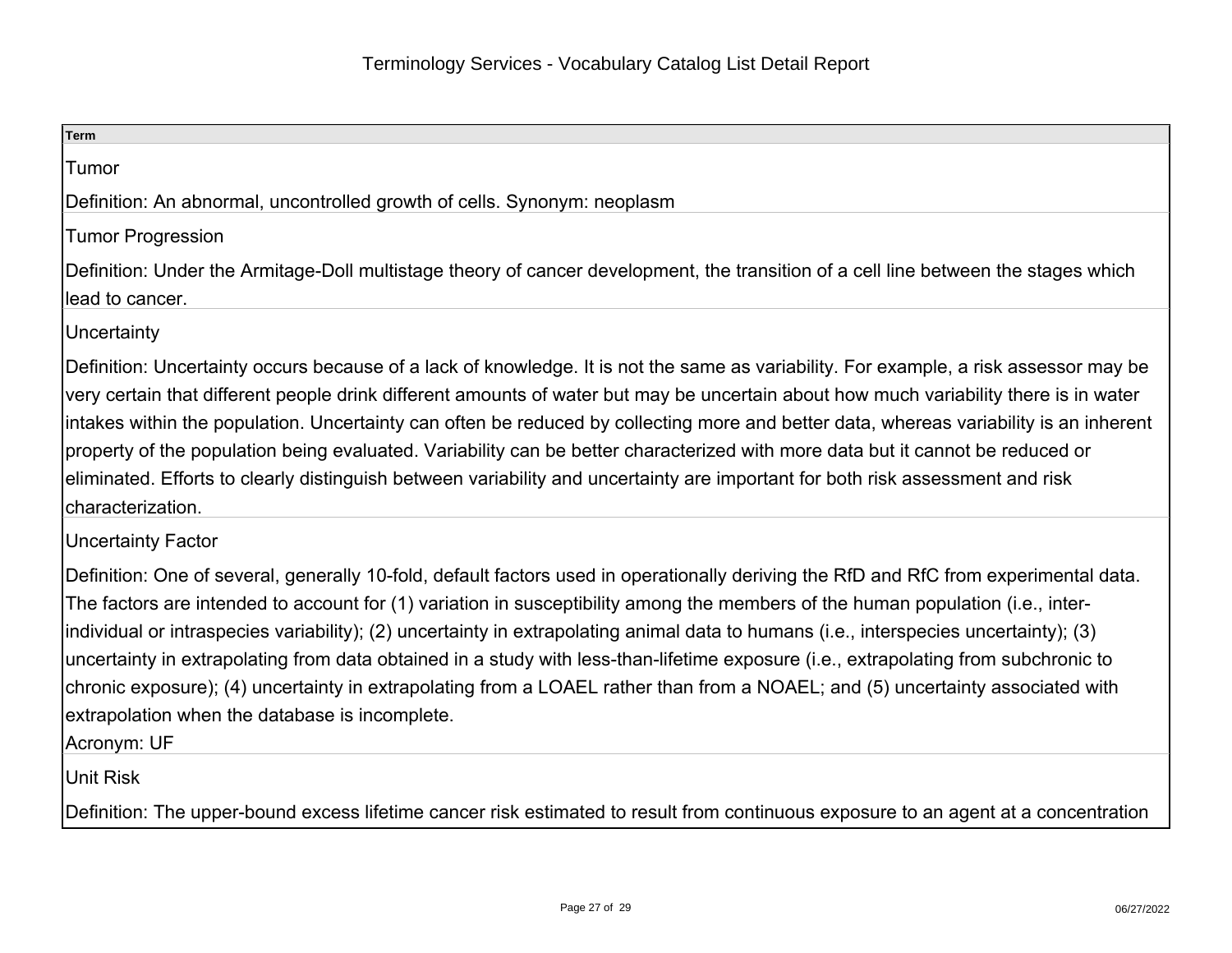of 1 µg/L in water, or 1 µg/m<sup>3</sup> in air. The interpretation of unit risk would be as follows: if unit risk =  $2 \times 10$  per µg/L, 2 excess cancer cases (upper bound estimate) are expected to develop per 1,000,000 people if exposed daily for a lifetime to 1 µg of the chemical perliter of drinking water.

Upper Bound

Definition: A plausible upper limit to the true value of a quantity. This is usually not a true statistical confidence limit.

**Variability** 

Definition: Variability refers to true heterogeneity or diversity. For example, among a population that drinks water from the samesource and with the same contaminant concentration, the risks from consuming the water may vary. This may be due to differencesin exposure (i.e., different people drinking different amounts of water and having different body weights, different exposurefrequencies, and different exposure durations) as well as differences in response (e.g., genetic differences in resistance to a chemicaldose). Those inherent differences are referred to as variability. Differences among individuals in a population are referred to as interindividual variability, differences for one individual over time is referred to as intra-individual variability.

Variability Factor

Definition: One of several, generally 10-fold, default factors used in operationally deriving the RfD and RfC from experimental data.The factors are intended to account for (1) variation in susceptibility among the members of the human population (i.e., interindividual or intraspecies variability); (2) uncertainty in extrapolating animal data to humans (i.e., interspecies uncertainty); (3)uncertainty in extrapolating from data obtained in a study with less-than-lifetime exposure (i.e., extrapolating from subchronic to chronic exposure); (4) uncertainty in extrapolating from a LOAEL rather than from a NOAEL; and (5) uncertainty associated withextrapolation when the database is incomplete.

Vital Capacity

Definition: The maximum volume that can be exhaled in a single breath (TLC-RC).Acronym: VC